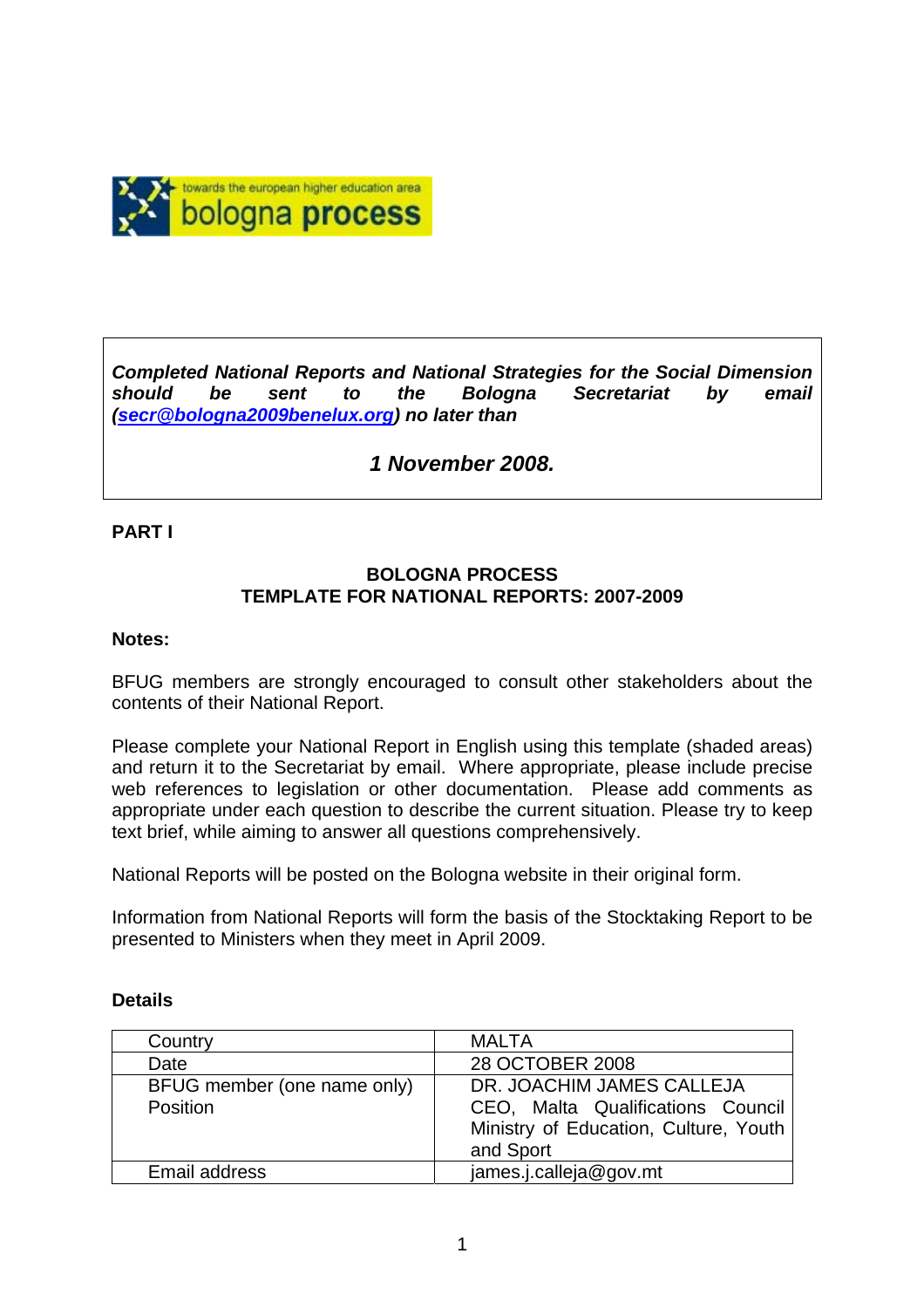| Contributors to the report | Ms. Veronica Grech, Registrar         |
|----------------------------|---------------------------------------|
|                            | Designate, University of Malta; Dr.   |
|                            | Angele Attard, Policy Advisor Quality |
|                            | Assurance, Ministry of Education,     |
|                            | Culture, Youth and Sport; Mr.         |
|                            | Jacques Sciberras, CEO National       |
|                            | Commission for Higher Education;      |
|                            | Mr. Raymond Farrugia, Registrar       |
|                            | Malta College of Arts, Science and    |
|                            | Technology; Ms. Roberta Avellino,     |
|                            | President Kunsill Studenti            |
|                            | Universitarii; Ms. Bernardine Mizzi,  |
|                            | Principal St. Martin's College        |

### **1. Main developments since London 2007**

Please describe the important developments relating to the Bologna Process, including legislative reforms and changes in institutional structures, since the London meeting in 2007.

The main developments since London 2007 have been the harmonisation of postgraduate, second cycle, qualifications awarded by the University of Malta, and the setting up of the Malta Qualifications Framework which included the Dublin Descriptors for a common higher education area. The National Commission for Higher Education has taken a number of initiatives to ensure that Quality Assurance becomes an integral part of Malta's Higher Education system. Through the Maltese National Agency, the European Union Programmes Agency, a campaign has been conducted to promote mobility for Higher Education students through the Erasmus Sectoral Programme. Through such campaigns there was a slight increase in the number of mobile teachers and students especially from the Malta College of Arts, Science and Technology and the Insitute of Tourism Studies.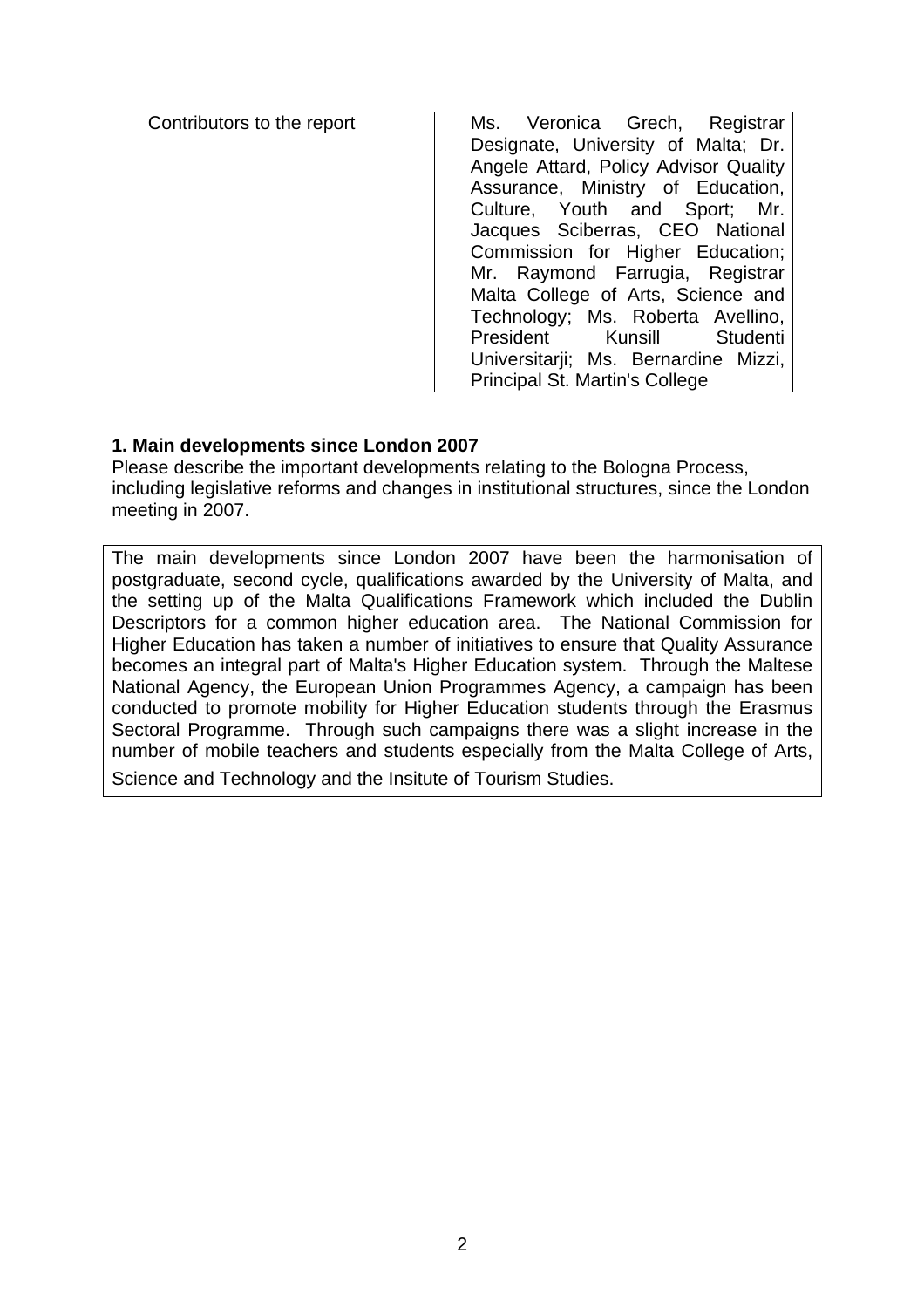## **2. Partnership**

Please describe the structure which oversees the implementation of the Bologna Process in your country.

In May 2008, the Minister of Education, Culture, Youth and Sport reconfirmed the appointment of the BFUG coordinator and appointed a number of Bologna Experts to oversee the implementation of the Bologna Process in Malta. The set-up is currently being supported by the European Union Programmes Agency. The Bologna Experts group represents all Higher Education Insitutions in Malta both public and private. The Bologna Experts have designed an intensive programme of activities, partly funded by the European Commission, for the National Teams of Bologna Experts and involving teachers, administrators and students from all HEIs.

| a) Does your country have a national working group for Bologna follow-up <sup>1</sup>                                                                                                                                                                                                                        |                 |                 |  |  |  |  |
|--------------------------------------------------------------------------------------------------------------------------------------------------------------------------------------------------------------------------------------------------------------------------------------------------------------|-----------------|-----------------|--|--|--|--|
|                                                                                                                                                                                                                                                                                                              | Yes $\boxtimes$ | $No \square$    |  |  |  |  |
| b) Does your national Bologna follow-up group include representatives of                                                                                                                                                                                                                                     |                 |                 |  |  |  |  |
| Ministry                                                                                                                                                                                                                                                                                                     | Yes $\boxtimes$ | No $\square$    |  |  |  |  |
| Rectors' conference                                                                                                                                                                                                                                                                                          | Yes $\boxtimes$ | $No \square$    |  |  |  |  |
| Academic staff                                                                                                                                                                                                                                                                                               | Yes $\boxtimes$ | No <sub>1</sub> |  |  |  |  |
| <b>Students</b>                                                                                                                                                                                                                                                                                              | Yes $\boxtimes$ | $No \Box$       |  |  |  |  |
| Staff trade unions                                                                                                                                                                                                                                                                                           | Yes $\Box$      | No $\boxtimes$  |  |  |  |  |
| <b>National Quality Assurance Agency</b>                                                                                                                                                                                                                                                                     | Yes $\boxtimes$ | No $\Box$       |  |  |  |  |
| <b>Employers</b>                                                                                                                                                                                                                                                                                             | Yes $\Box$      | No $\boxtimes$  |  |  |  |  |
| Other (please specify) Private Higher Education Institutions and Malta's<br><b>Higher Education and Vocational College (Note: Regarding 'Rector's</b><br>Conference': as there is only one university in Malta there is no Rector's<br>Conference but the University is represented in the follow-up group.) |                 |                 |  |  |  |  |
| c) Does your country have a Bologna promoters' group <sup>2</sup>                                                                                                                                                                                                                                            | Yes $\boxtimes$ | No <sub>1</sub> |  |  |  |  |
| d) Does your national Bologna promoters' group include representatives of                                                                                                                                                                                                                                    |                 |                 |  |  |  |  |
| Ministry                                                                                                                                                                                                                                                                                                     | Yes $\boxtimes$ | $No \square$    |  |  |  |  |
| Rectors' conference                                                                                                                                                                                                                                                                                          | Yes $\boxtimes$ | $No \square$    |  |  |  |  |
| Academic staff                                                                                                                                                                                                                                                                                               | Yes $\boxtimes$ | No              |  |  |  |  |
| <b>Students</b>                                                                                                                                                                                                                                                                                              | Yes $\boxtimes$ | No              |  |  |  |  |
| Staff trade unions                                                                                                                                                                                                                                                                                           | Yes $\Box$      | No $\boxtimes$  |  |  |  |  |
| <b>National Quality Assurance Agency</b>                                                                                                                                                                                                                                                                     | Yes $\boxtimes$ | No              |  |  |  |  |
| Employers                                                                                                                                                                                                                                                                                                    | Yes $\Box$      | No $\boxtimes$  |  |  |  |  |
| Other (please specify) Private Higher Education Institutions and Malta's                                                                                                                                                                                                                                     |                 |                 |  |  |  |  |
| <b>Higher Education and Vocational College</b>                                                                                                                                                                                                                                                               |                 |                 |  |  |  |  |

*Please add any additional comments if necessary***:** 

 $\overline{a}$ 

 $1$  A group that develops policy proposals for implementing the Bologna Process

 $2$  A group that supports/advises HEIs on implementation of the Bologna Process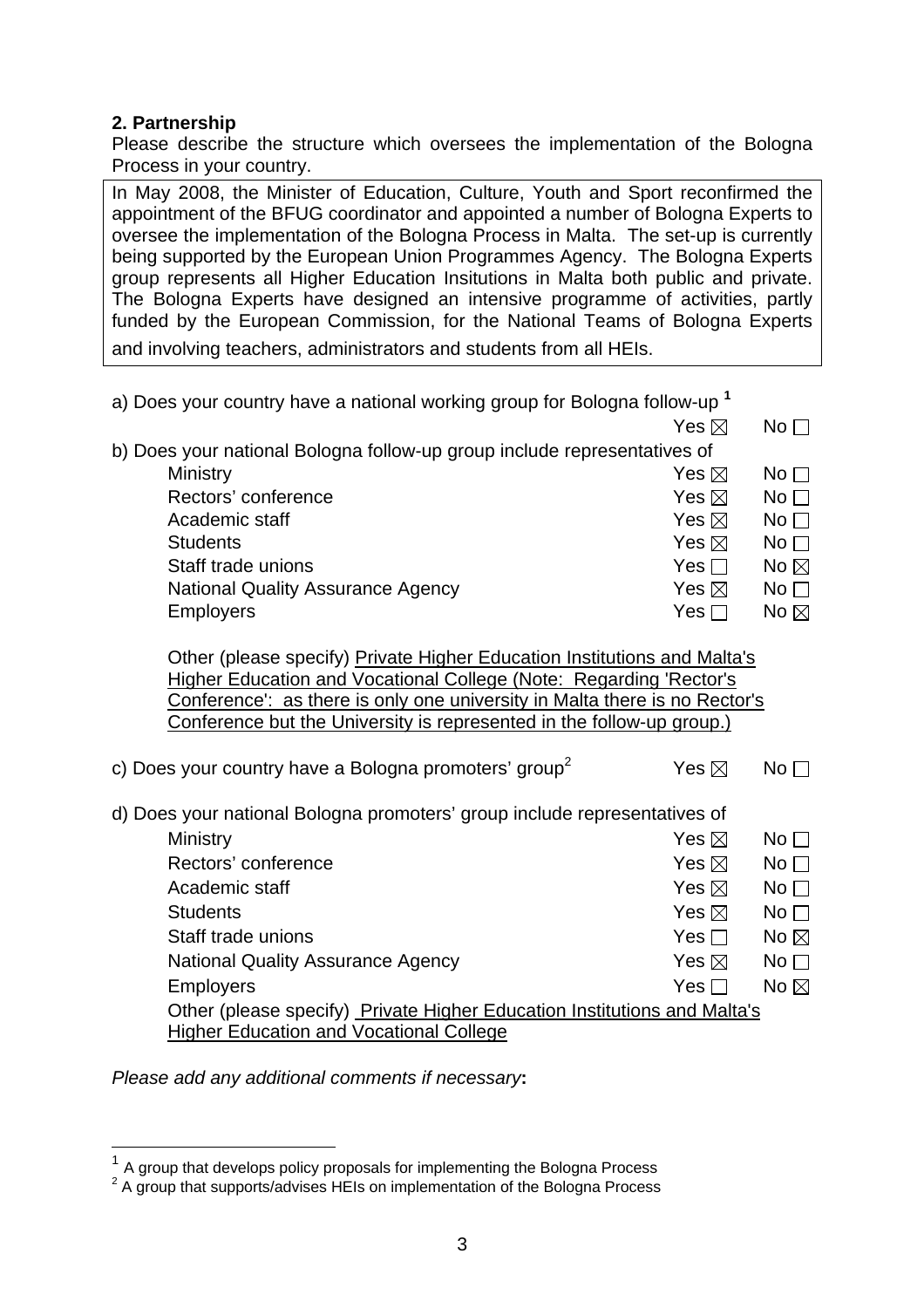The new Bologna Experts group is highly representatives of HEIs in Malta and although trade union and employers associations are not directly involved in the group there is constant consultation with such groups particularly in activities organised by the BEs.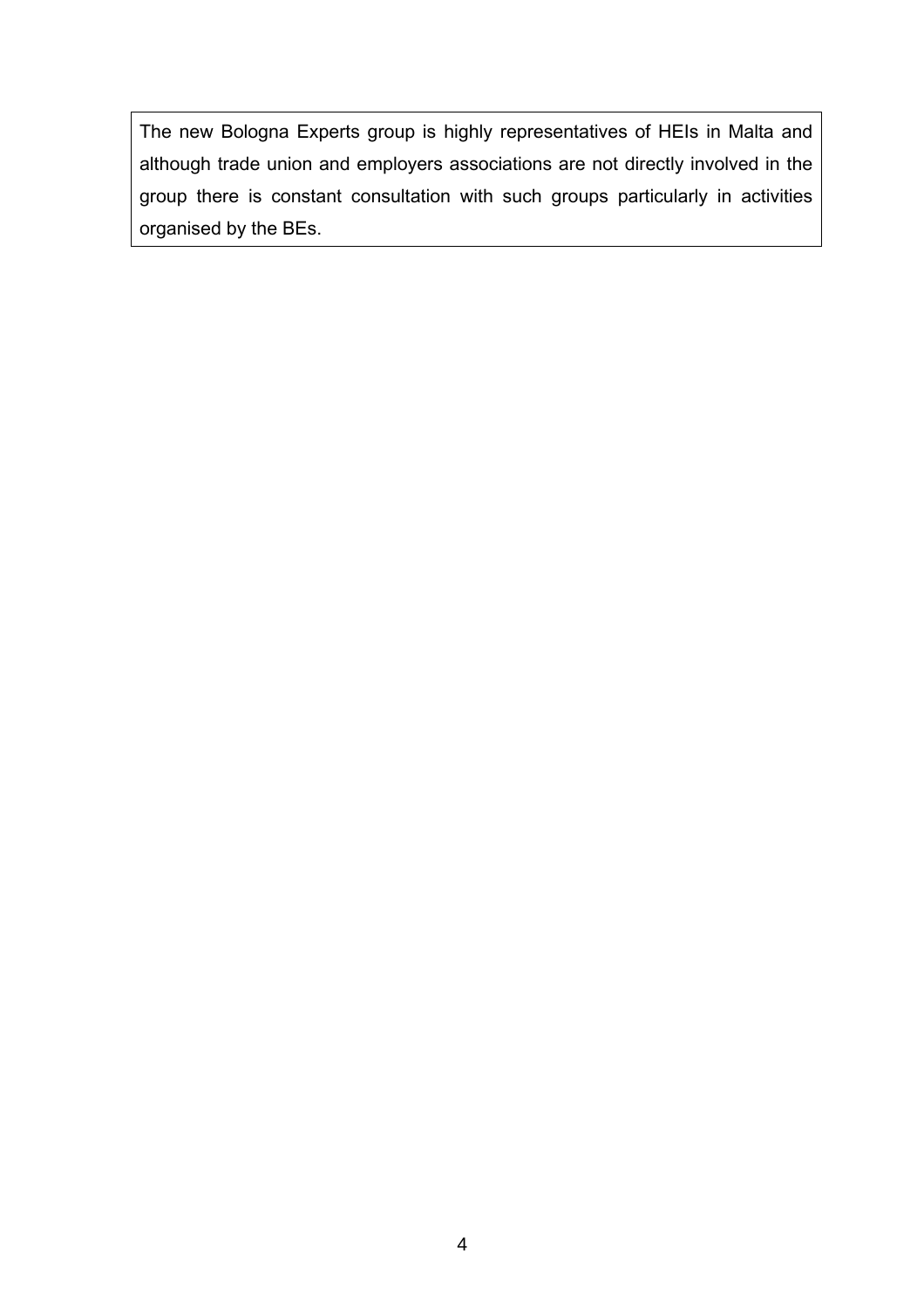### **DEGREE SYSTEM**

#### **3. Stage of implementation of the first and second cycle**

a) Please describe the progress made towards introducing the first and second cycles.

The Maltese educational system provides for the first and second cycle in higher education. As a matter of fact, such a system has been established for many years at the University of Malta. The duration of Bachelor's degrees is three or four years, with the exception of three professional courses which last five years but are still considered as first cycle qualifications.

The second cycle leads to the award of a Master's Degree after a period of one to two years. Applicants must hold a recognised first cycle degree. The University of Malta has recently approved new harmonised regulations for postgraduate awards which provide for the admission of applicants with first cycle degrees awarded with any classification, under certain conditions, including the successful completion of a preparatory programme.

The Malta College of Arts, Science and Technology (MCAST) are proposing to introduce degree programmes in 2010.

Private Higher Education Institutions (which are representatives or franchises of overseas HE institutions) also follow the two-cycle system and degree programmes are designed on such a system.

b) Please give the percentage of the total number of all<sup>3</sup> students below doctoral level enrolled in the two cycle degree system in 2008/09.

| Total number of all     | Number enrolled in the  | % of all students enrolled |
|-------------------------|-------------------------|----------------------------|
| students below doctoral | two cycle degree system | I in the two cycle degree  |
| level                   | in 2008/09 $4$          | system in 2008/09          |
| 9732                    | 9732                    | 100\%                      |

c) Please add comments which accurately describe the current situation regarding implementation of the two cycle system in your country:

Higher Education Insitutions in Malta, both public and private follow the two-cycle system which is well established in Malta's Higher Education context.

# **4. Stage of implementation of the third cycle**

Please describe the progress made towards implementing doctoral studies as the third Bologna cycle.

Please include:

 $\overline{a}$ 

 $3$  "All" = all students who could be involved in 2-cycle system i.e. NOT those in doctoral programmes and NOT those in short HE programmes. *NB Students of ALL study fields are taken into account* <sup>4</sup> If countries have more recent data available after November 1, they can provide an update but no later than January 15, 2009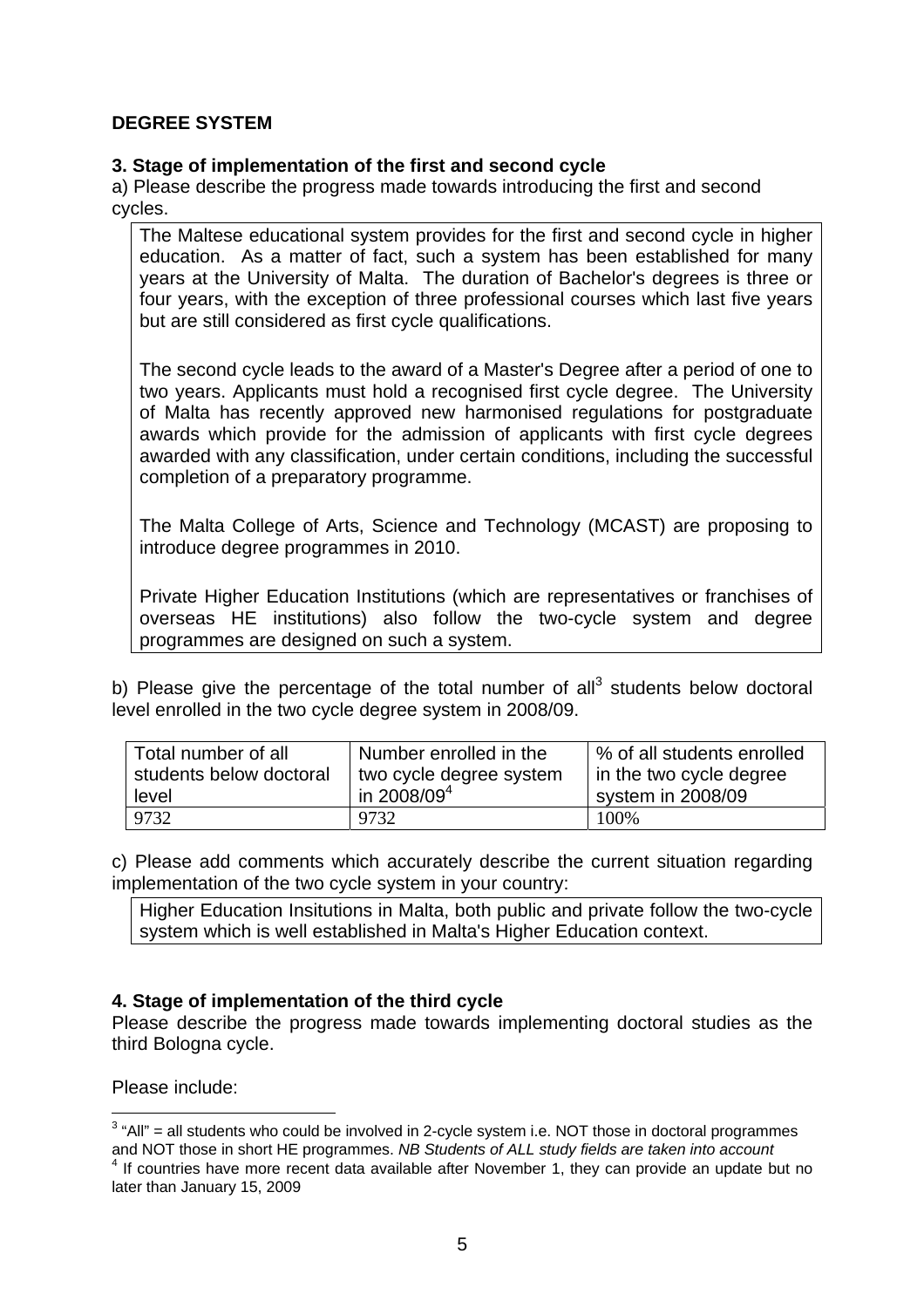- the percentage of doctoral candidates following structured doctoral programmes including both taught courses and independent research
- the normal length of full-time doctoral studies
- $\bullet$  other elements<sup>5</sup> apart from independent research that are included in doctoral study programmes
- the supervisory and assessment procedures for doctoral studies
- information on whether doctoral studies are included in your country's qualifications framework and linked to learning outcomes
- information on whether interdisciplinary training and the development of transferable skills are integrated in doctoral studies
- information on whether credit points are used in measuring workload in doctoral studies.
- Information on the status of the doctoral students (students, early stage researchers, both)

- 0%

- 3 years

- none - only by independent research

- regular supervision by a principal supervisor appointed from among the members of the academic staff of the University of Malta; a co-supervisor or adviser may also be appointed if the research is of an interdisciplinary nature. A Faculty Doctoral Committee chaired by the Dean meets once a year to review the progress of each doctoral student. Assessment of doctoral candidates is through an examination of the thesis and by means of an oral examination by a Board of Examiners composed of experienced academics and always including an external examiner from another university.

- doctoral programmes are included at Level 8 in the Malta Qualifications Framework for Lifelong Learning but as yet such programmes are not based on Learning Outcomes

- yes but on a case by case basis depending on the area of study

- no

 $\overline{a}$ 

- they are considered as students.

 $5$  E.g. taught courses in the chosen discipline, other taught courses, teaching activities (if these are required as part of doctoral studies), etc.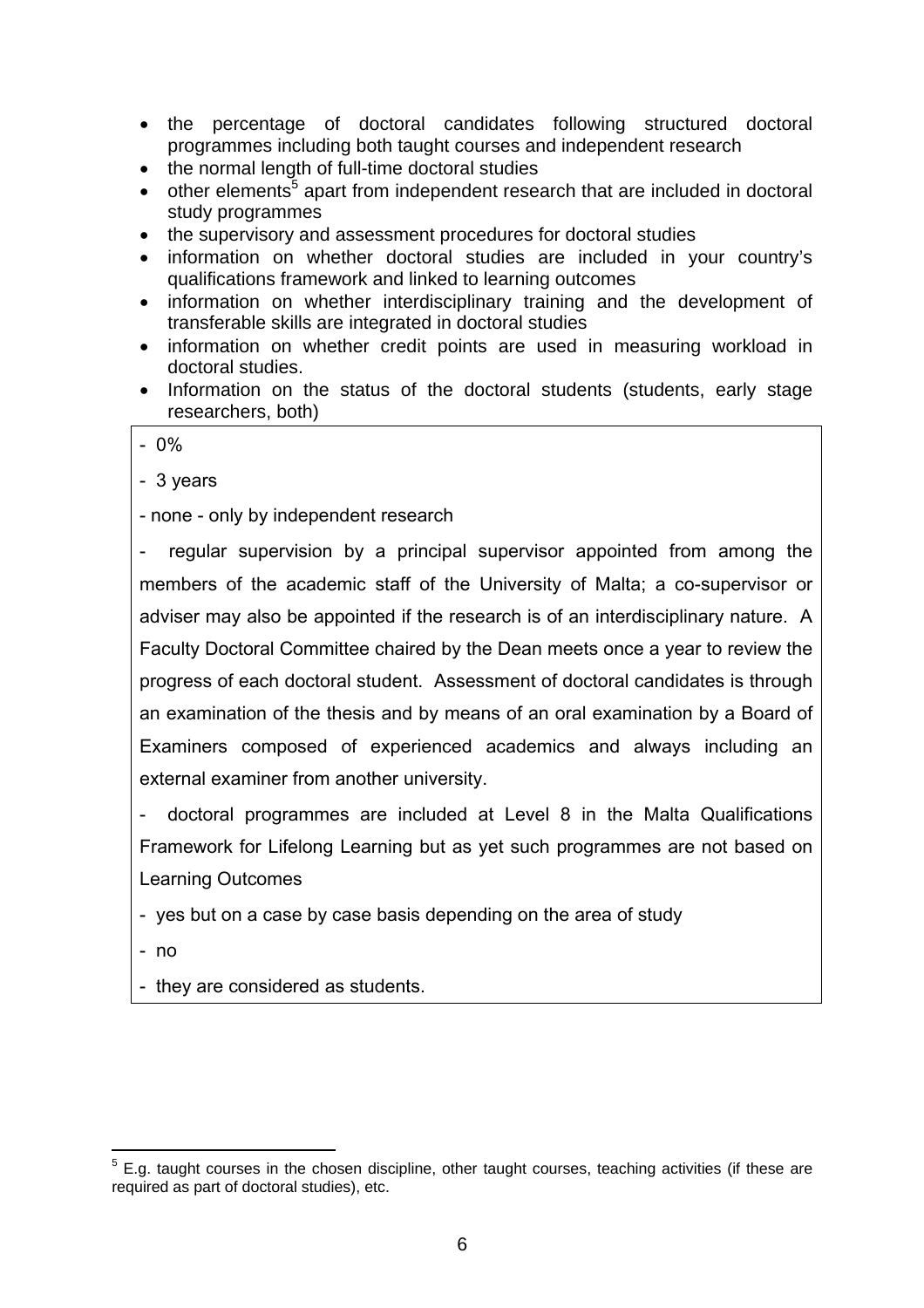# **5. Relationship between higher education and research**

a) Please describe the main trends in the role of higher education institutions in research in your country.

HEIs are working towards a more integrated approach between research and the Nation's Economic and Social priorities. Research is increasingly becoming industry focused with particular attention to a number of key policy areas such as medical science, IT, hospitality, education and financial services.

b) Please outline any measures to improve co-operation between higher education institutions and other private and public institutions that undertake research. Please include:

- percentage of GDP spent on research
	- o from public funds
	- o from private funds
- total annual national research expenditure (expressed in national currency)
	- o from public funds
	- o from private funds
- percentage of research carried out in higher education institutions (in terms of funding)
- details of the funding mechanisms for doctoral students in your country

# AA:

Percentage of GDP spent on Research:

- From public funds: 0.24 %
- From private funds: 0.44%

Total annual national research expenditure (expressed in national currency)

- From public funds: 12.8 million Eur
- From private funds: 22.3 million Eur

The large majority of national research is spent in higher education insitutions. There is only a minimal negligible percentage not spent in higher education institutions.

Funding mechanisms for doctoral students: These are mainly in the form of a scholarhip scheme, for which students compete, and if accepted for a scholarhip at the university of Malta, the University receives an amount of money to cover their costs, and the students receive a grant to cover their fees and personal expenses.

Cooperation between HEIs and other private and public insitutions that undertake research is in the process of establishing a more structured dialogue.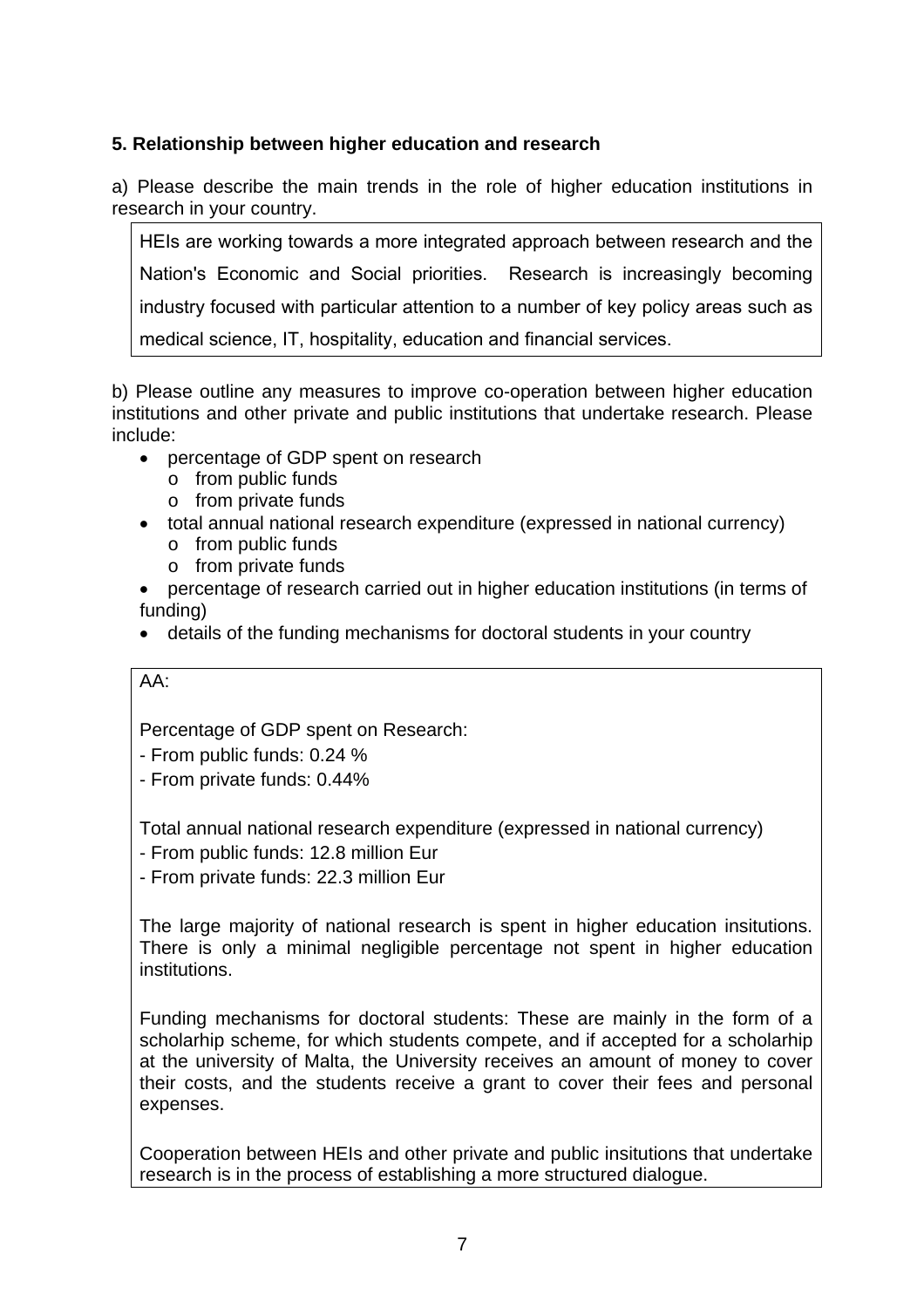c) Is there any tracking system to follow the further career of doctoral graduates?  $Yes \boxtimes$  No  $\Box$  If Yes, please specify:

The University of Malta conducts tracer studies every two years to be able to follow the career paths of its graduates and in 2008 it launched an alumni association which aims at tracking the career progression of all its graduates, including doctoral graduates, among its other activities.

# **6. Access<sup>6</sup> and admission to the next cycle**

Describe the arrangements for access between the first and second cycles and between the second and third cycles.

### *6.1 Access and admission between the first and second cycles*

Please indicate:

a) the percentage of first cycle qualifications that give access to the second cycle

100%

b) any first cycle qualifications that do not give access to the second cycle (please specify)

None.

c) any special requirements for access to a second cycle programme in the same field of studies: *please tick whether graduates must*:

| sit entrance exam           | Yes ⊟  | No $\boxtimes$ In some cases $\Box$            |
|-----------------------------|--------|------------------------------------------------|
| complete additional courses | Yes l∃ | $\mathsf{No} \ \Box$ In some cases $\boxtimes$ |
| have work experience        | Yesll  | No $\boxtimes$ In some cases $\Box$            |

If the answer to the last point is *yes*, please specify what type of work experience is required:

Not applicable

d) any further special requirements for access to a second cycle programme in the same field of studies

None

 $\overline{a}$ 

| e) to which students the above special requirements apply (please tick): |                 |                       |  |  |
|--------------------------------------------------------------------------|-----------------|-----------------------|--|--|
| all students                                                             | Yes $\Box$      | No $\boxtimes$        |  |  |
| holders of particular first cycle qualifications                         | Yes $\boxtimes$ | $\mathsf{No} \, \Box$ |  |  |

 $6$  Access as defined in the Lisbon Recognition Convention: "Access: the right of qualified candidates to apply and be considered for admission to higher education."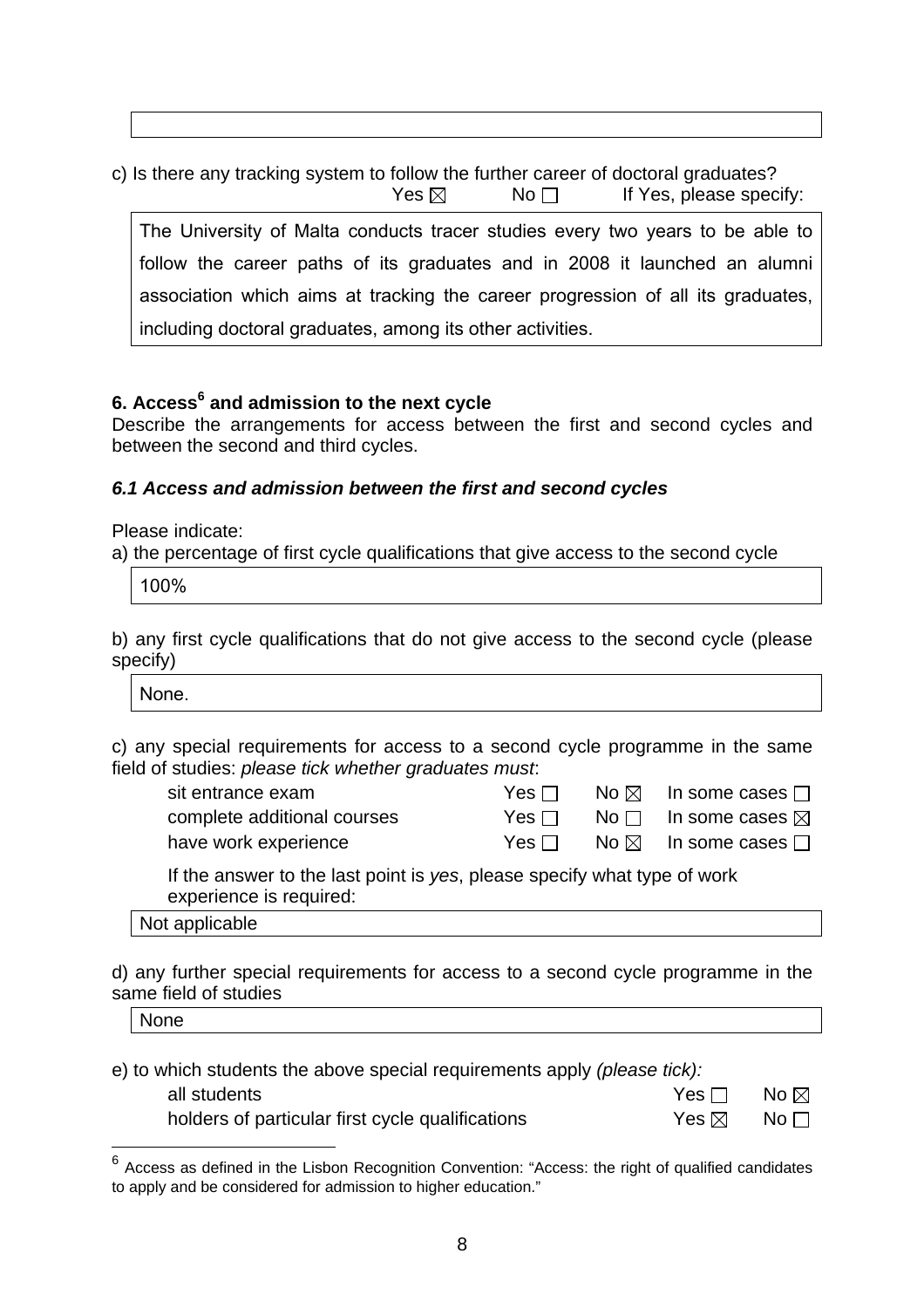students of the same field coming from other HEIs  $Yes \boxtimes \neg No \square$ 

f) which of the requirements apply to students coming from other fields of studies *(please tick)*:

| entrance exam      | Yes □      | $\mathsf{No} \boxtimes \mathsf{In}$ some cases $\Box$        |
|--------------------|------------|--------------------------------------------------------------|
| additional courses | Yes ⊟      | No $\Box$ In some cases $\boxtimes$                          |
| work experience    | Yes $\Box$ | $\mathsf{No}\boxtimes\mathsf{In\;some\;cases}\,\mathsf{\Pi}$ |

### *6.2 Access and admission between the second and third cycles*

Please indicate:

- a) the percentage of second cycle qualifications that give access to the third cycle 99%
- b) any second cycle qualifications that do not give access to the third cycle (please specify)

2 - Master of Business Administration and Master in Diplomacy

c) any measures planned to remove obstacles between cycles

none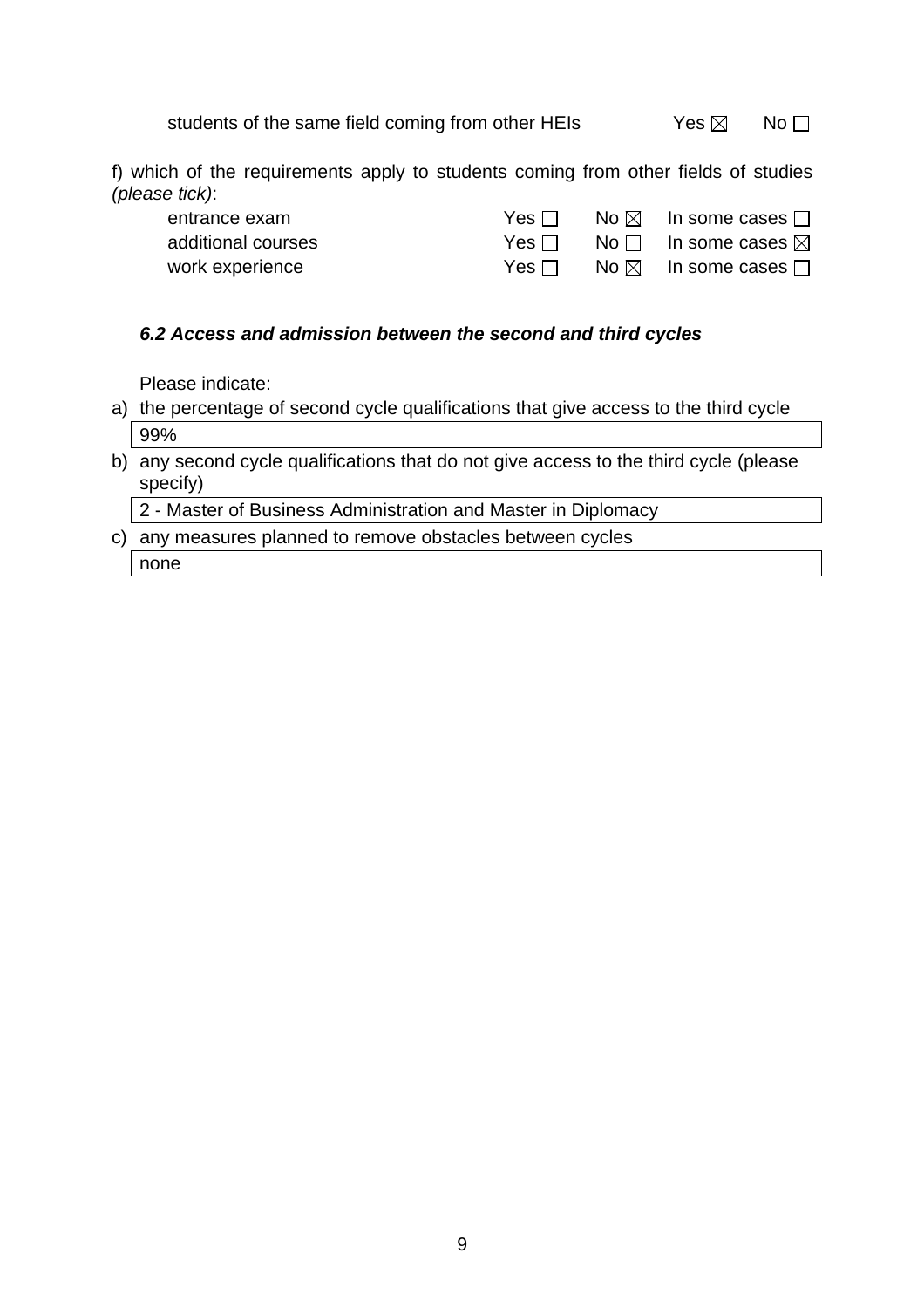# **7. Employability of graduates/ cooperation with employers**

a) What measures are being taken to enhance the employability of graduates with bachelor qualifications? Please include the most recent statistical data on the employment status of graduates of all cycles.

If your higher education institutions also provide professional bachelor programmes, please provide employability data for both types of bachelors separately

As Malta has been awarding Bachelor degrees for more than 30 years, graduates of the Univeristy of Malta with first cycle degrees meet no difficulties to find employment. Employers are used to employing first cycle graduates and there have not been any difficulties in this regard. This is also a result of cooperation and discussions with employers in devising new and updating current degree programmes and their direct representation on the Boards of the Faculties. The newly established Faculty of Information and Communication Technology is in direct response to the setting up of SMART City Malta which is attracting investment in I.T. projected at creating over 6,500 new jobs prevalently in the I.T. sector. Lately a diploma programme has been launched between MCAST and the Federation of Industry.

b) To what extent there is a dialogue in your country between higher education institutions and employers on:

| curriculum design, work placements and international experience<br>π.                 |                                                      |                 |                      |
|---------------------------------------------------------------------------------------|------------------------------------------------------|-----------------|----------------------|
| Significant $\square$                                                                 | Some $\boxtimes$                                     | A little $\Box$ | None $\square$       |
| accreditation/quality assurance<br>п                                                  |                                                      |                 |                      |
| Significant $\Box$                                                                    | Some $\boxtimes$                                     | A little $\Box$ | None $\Box$          |
| university governance<br>٠                                                            |                                                      |                 |                      |
| Significant $\square$                                                                 | Some $\boxtimes$                                     | A little $\Box$ | None $\square$       |
| c) Are first cycle graduates able to pursue careers in the public service on an equal |                                                      |                 |                      |
| footing with other graduates?                                                         |                                                      |                 |                      |
|                                                                                       | Yes $\boxtimes$                                      | No <sub>1</sub> | In some cases $\Box$ |
| d) Have you aligned recruitment procedures and career structures in the public        |                                                      |                 |                      |
| service to take account of the Bologna changes?                                       |                                                      |                 |                      |
|                                                                                       | $\mathsf{Yes} \ \Box \qquad \mathsf{No} \ \boxtimes$ |                 | In some cases $\Box$ |
| If no, or in some cases only, please explain the current situation:                   |                                                      |                 |                      |
| There was no need for any changes in procedures since Malta's graduates have          |                                                      |                 |                      |
| been awarded Bachelor or Master's degrees for many long years.                        |                                                      |                 |                      |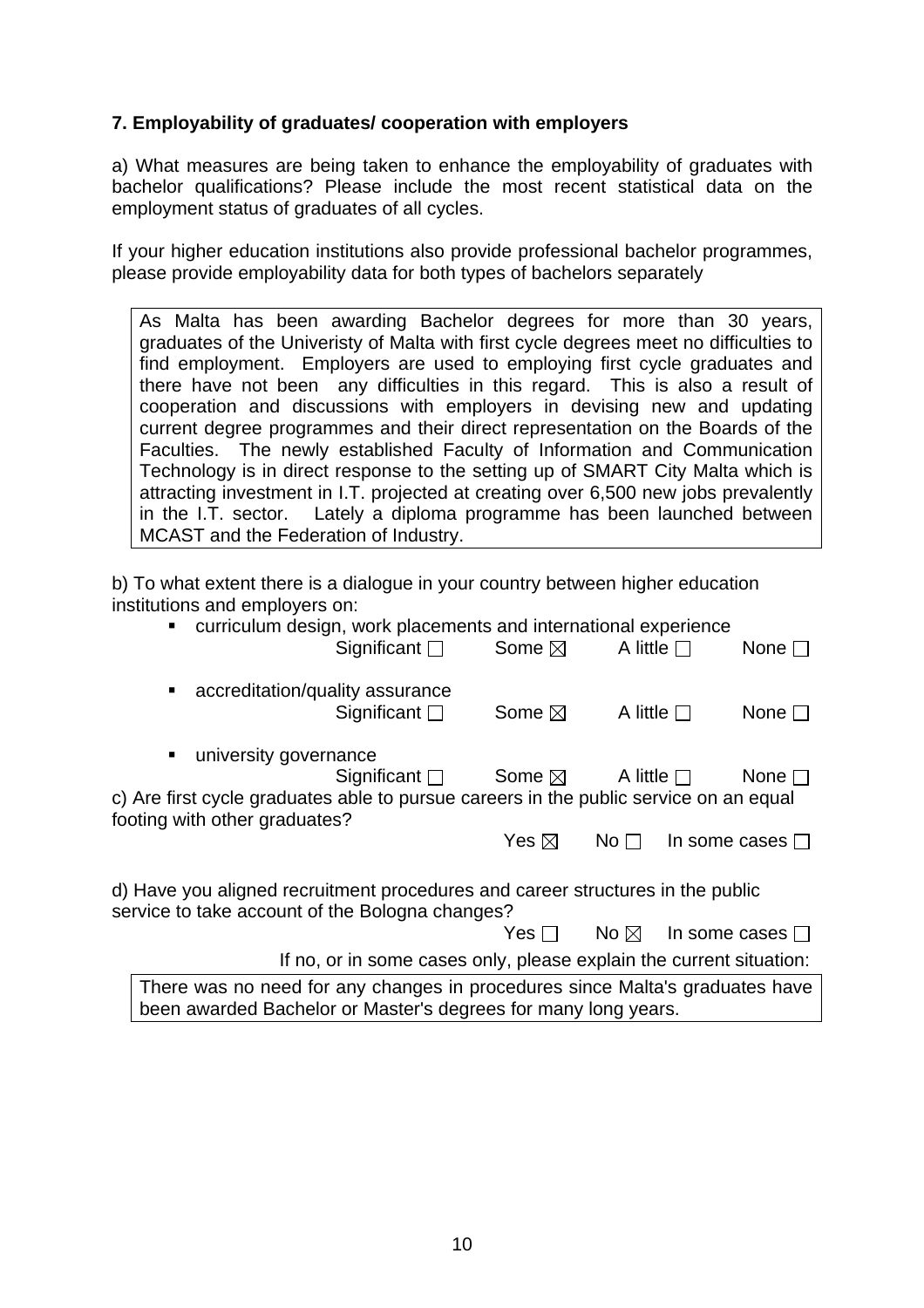# **8. Implementation of national qualifications framework**

Please answer the questions below. Please add comments which accurately describe the current situation in your country.

| a) Has the national qualifications framework been prepared <sup>(2</sup>                                                                                                                                                                                                       |
|--------------------------------------------------------------------------------------------------------------------------------------------------------------------------------------------------------------------------------------------------------------------------------|
| Yes $\boxtimes$<br>No <sub>1</sub>                                                                                                                                                                                                                                             |
| <b>Comment</b> The Malta Qualifications Framework was officially launched in June 2007.                                                                                                                                                                                        |
| b) Does the framework or proposed framework include generic descriptors for each<br>cycle based on learning outcomes and competences?                                                                                                                                          |
| Yes $\boxtimes$<br>No <sub>1</sub>                                                                                                                                                                                                                                             |
| <b>Comment</b> At all the eight Levels of the Framework                                                                                                                                                                                                                        |
| c) Does it include ECTS credit ranges for the first and second cycle?<br>Yes $\boxtimes$<br>No <sub>1</sub>                                                                                                                                                                    |
| <b>Comment</b>                                                                                                                                                                                                                                                                 |
| d) Has the NQF been nationally discussed with all stakeholders?<br>Yes $\boxtimes$<br>No $\square$                                                                                                                                                                             |
| <b>Comment</b> Over a consultation period of eight months from November 2006 to June<br>2007.                                                                                                                                                                                  |
| If the answer to d) is No, please answer question e):<br>e) has a timetable been agreed for consultations with all stakeholders?<br>Yes <sub>I</sub><br>No $\Box$                                                                                                              |
| <b>Comment Not applicable</b>                                                                                                                                                                                                                                                  |
| If the answer to d) is Yes, please answer the following questions:<br>f) Are all formal arrangementsdecisions for implementing the framework in place and<br>have the necessary formal decisions for establishing the framework been taken?<br>Yes $\boxtimes$<br>No $\square$ |
| <b>Comment</b> The Government of Malta set up in 2005 the Malta Qualifications Council                                                                                                                                                                                         |

to oversee the development of the Malta Qualifications Framework.

 $\overline{a}$ 

 $7$  A national framework of qualifications compatible with the overarching framework of qualifications of the EHEA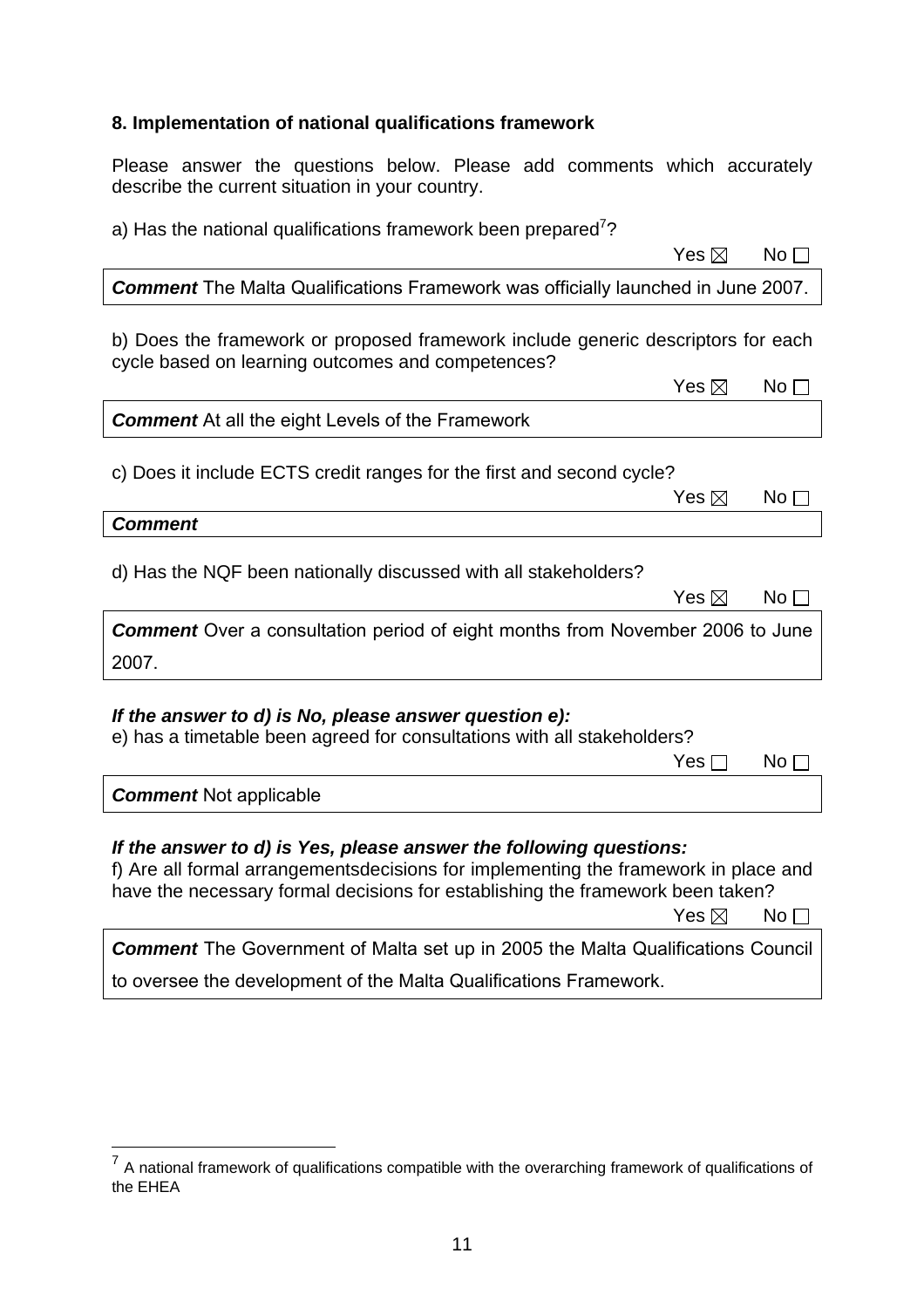|  |  | g) How far has the implementation of the national qualifications framework |  |  |  |
|--|--|----------------------------------------------------------------------------|--|--|--|
|  |  | progressed (please tick one)                                               |  |  |  |

| - The framework is fully implemented. All qualifications have been<br>added to the NQF through a QA procedure (e.g. accreditation) |  |
|------------------------------------------------------------------------------------------------------------------------------------|--|
| - There is significant progress on implementing the framework                                                                      |  |
| - The work of describing all qualifications in terms of learning outcomes<br>and competencies has been completed                   |  |
| - There is a timetable for implementation and the work has started                                                                 |  |
| - Work on implementing the framework has not yet started but a<br>timetable for implementation has been agreed                     |  |
| - Work on implementing the framework has not yet started and there is<br>no timetable for implementation                           |  |
| <b>Comment</b> Malta is one of the few member states that has established a National                                               |  |
| Qualifcations Framework (EQF) based on the European Qualifications Framework                                                       |  |
|                                                                                                                                    |  |

and responding to the Dublin Descriptors and the descriptors of the EQF.

h) What is the stage of progress on the self-certification of compatibility with the EHEA framework ?

| Completed $\Box$ | Started, but not yet completed $\boxtimes$ | Not yet started $\square$ |
|------------------|--------------------------------------------|---------------------------|
| <b>Comment</b>   |                                            |                           |

i) Has the self-certification report been published?

| Yes $\Box$ No $\boxtimes$ |
|---------------------------|
|---------------------------|

#### *Comment*

*Please add any additional comments if necessary***:** 

*Comment* N/A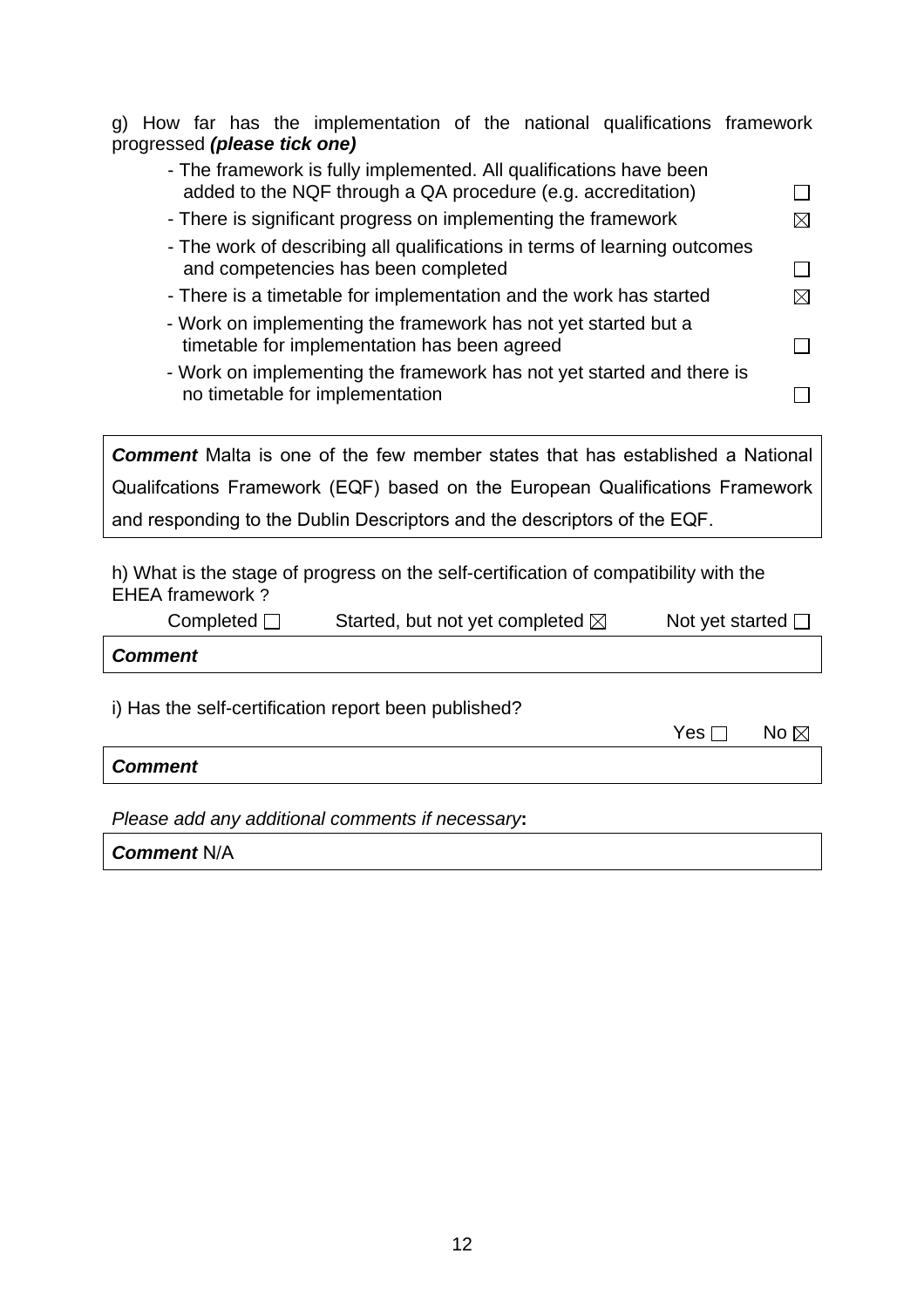### **NATIONAL IMPLEMENTATION OF THE STANDARDS AND GUIDELINES FOR QUALITY ASSURANCE IN THE EHEA (ESG)8**

## **9. Reviewing the QA system against the ESG<sup>9</sup> and national support for implementation**

a) Has your national QA system been reviewed against the ESG?

 $Yes \boxtimes$  No $\Box$  Not yet, but such a review is planned (Please specify time)

b) If a review has been undertaken or is planned, please give further details of the review process.

AA: The National Commission for Higher Education (NCHE) carried out a review of all aspects related to Quality Assurance within the Maltese futher and higher education system. The NCHE came up with proposals and recommendations for changes to the current licensing, accreditation and quality assurance framework, following an intensive period of research into the current system, taking into account the local context and needs, the ESG and good practice in other countries. Following the formulation and official presentation of the proposals, the NCHE carried out a nation-wide consultation with insitutions and stakeholders, and also consulted with EUA and ESU, and sought advice on the way forward from the European Commission and ENQA. In turn, the Minsitry of Education, Culture, Youth and Sport, based on the above-mentioned proposals and consultation, is in the process of considering a new legislation entitled Further and Higher Education (Licensing, Accreditation and Quality Assurance) Regulations' in which it will take on board the proposals made by the NCHE, particularly in light of its commitments to QA under the Bologna Process, with a view to providing for the genuine improvement of higher education provision in Malta, and an upgrading of national structures to ensure this. The legislation is due to be adopted by end-June 2009.

c) If a review process has been undertaken, did it result in any of the following:

Stakeholder consultation on changes required to the national QA system?

 $\mathsf{Yes} \boxtimes \mathsf{No}$ 

The introduction of specific financial or other incentives aimed at improving the internal quality assurance processes in institutions?

 $\mathsf{Yes} \boxtimes \mathsf{No}$ 

**If Yes,** please give details of these incentives:

 $\overline{a}$ 

AA: These are included in the budgetary requests for implementation of the NCHE proposals for a new licensing, accreditation and quality assurance framework. The proposals envisage that funding for internal and external quality assurance will be matched.

<sup>&</sup>lt;sup>8</sup> http://www.bologna2009benelux.org/documents/Standards-and-Guidelines-for-QA.pdf<br><sup>9</sup> ESG - Standards and Guidelines for Quality Assurance in the European Higher Education Area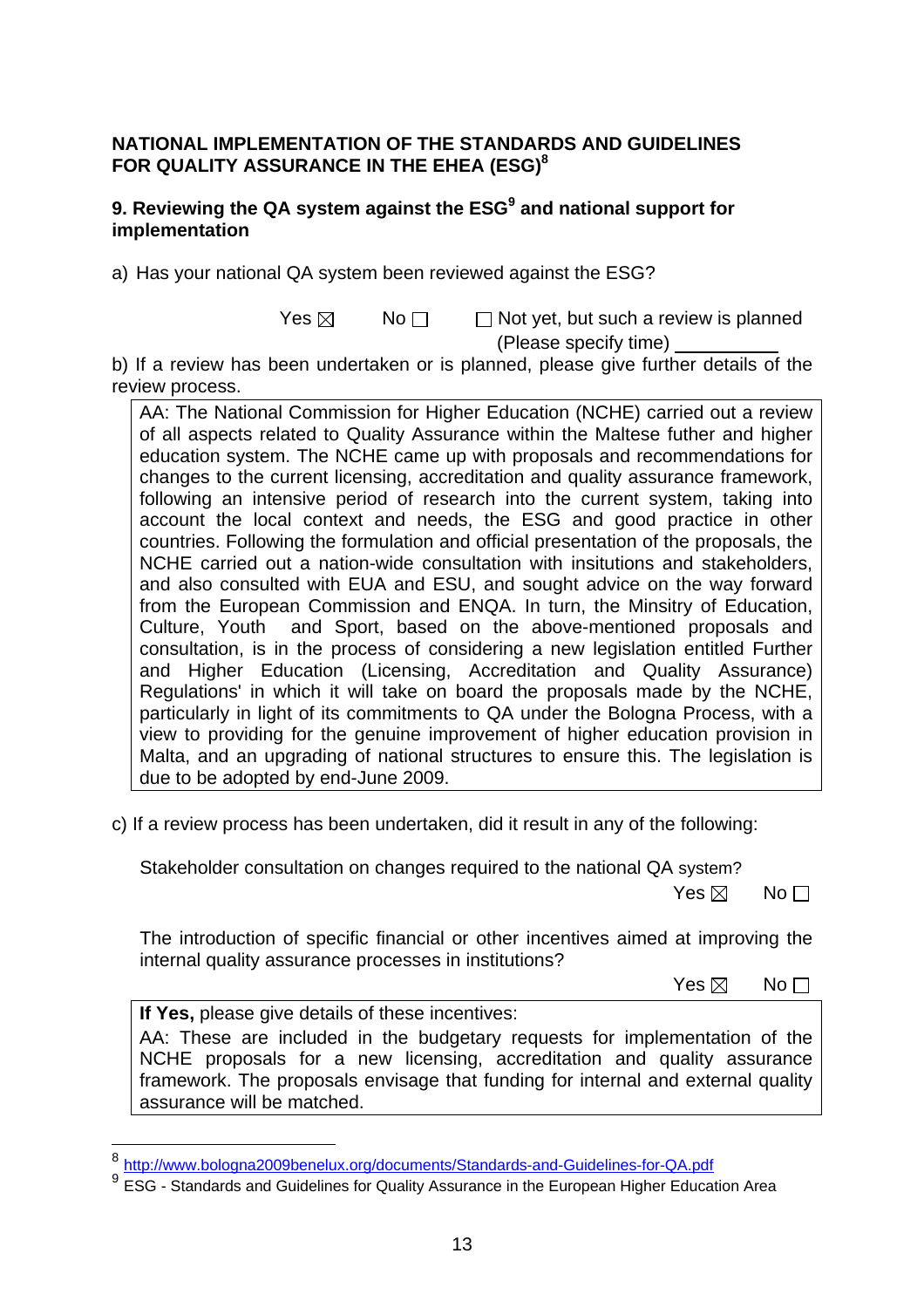## • Other measures

 $\mathsf{Yes} \boxtimes \mathsf{No}$ 

**If Yes**, please outline these measures AA: Capacity building for institutions on implementation of internal QA procedures, and ongoing advice and information for insitutions and stakeholders in their involvement in QA procedures.

d) If incentives and/or other measures have been introduced with the aim of improving the internal quality assurance processes in institutions, has any evidence of the impact of these changes been gathered?

No and the set of the set of the SNo and the SNo and the No and the No and the No and the No and the No and the No

**If Yes,** please give details of how evidence of the impact of the changes was gathered, and of the main outcomes that it demonstrates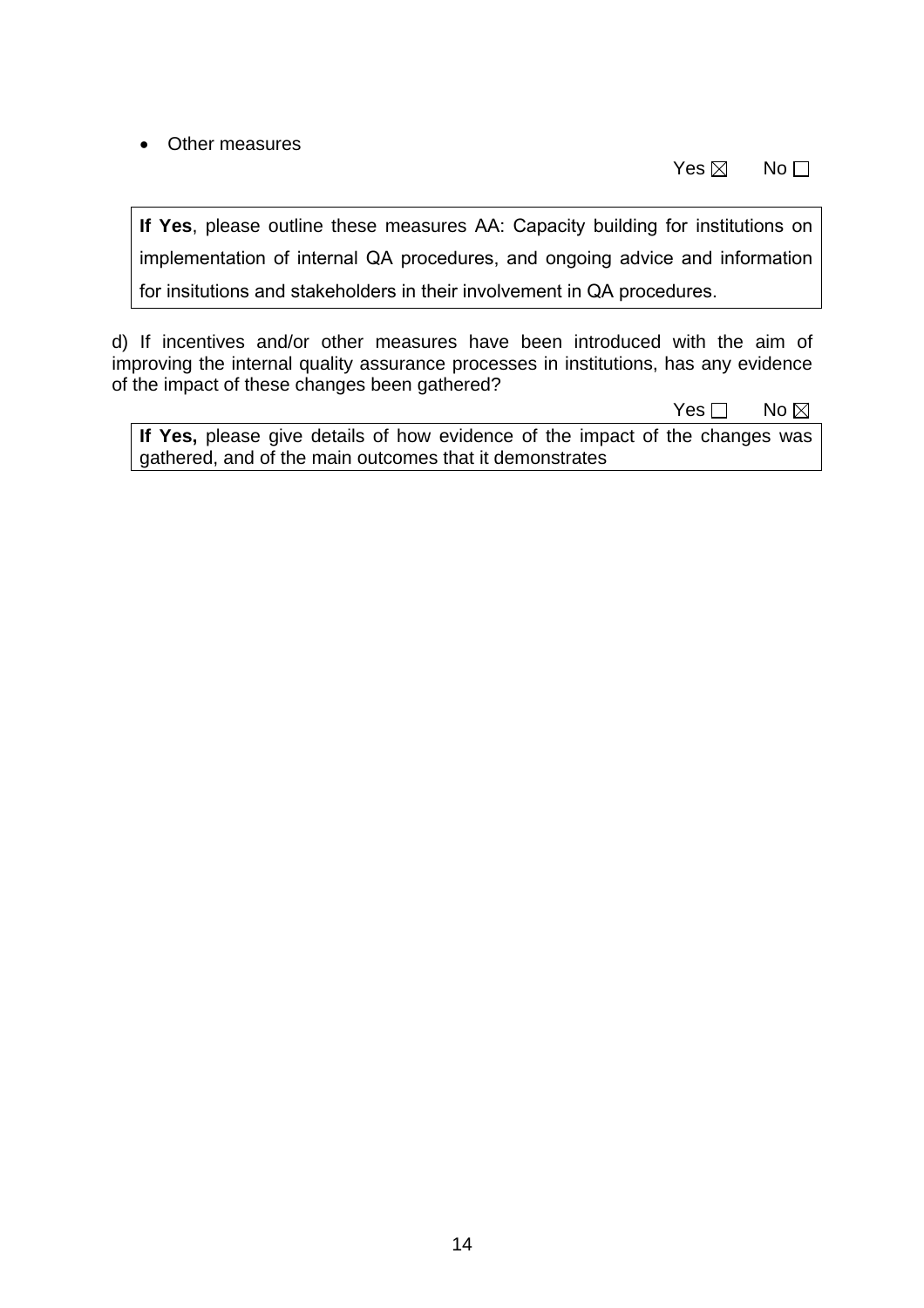# **9.1. Internal quality assurance in higher education institutions**

Describe the internal QA systems in place in your HEIs.

At MCAST, internal quality assurance is the responsibility of the Deputy Principal. In this capacity he develops policy and oversees its implementation across all institutes and across all programmes.

The Institute for Tourism Studies has a quality assurance policy which is under the direct responsibility of the Executive Chairman.

The University of Malta also has its own quality assurance policy which has been reviewed during the last two years.

Please comment in particular on the following aspects, giving references to relevant websites:

a) How many HEIs have published a strategy for the continuous enhancement of quality?

All HEIs  $\Box$  Most HEIs  $\boxtimes$  Some HEIs  $\Box$  No HEIs  $\Box$ 

b) How many HEIs have arrangements in place for the internal approval, monitoring and periodic review of programmes and awards?

All HEIs<sup> $\Box$ </sup> Most HEIs  $\boxtimes$  Some HEIs  $\Box$  No HEIs  $\Box$ 

#### Please describe what kind of arrangements are in place

At the University of Malta, a Programme Validation Committee has been established to monitor, review and recommend programmes for approval by Senate after taking into consideration human and financial resources, the strategic aims of the University, the country's requirements for graduates in particular fields and their employability. The Committee is supported in its work by an Academic Programmes Quality and Resources Unit staffed by full-time members of the administrative staff. Vocational colleges have also set up special units for Quality Assurance of vocational and training programmes at HE level.

c) How many HEIs have described their programmes in terms of learning outcomes? All HEIs  $\Box$  Most HEIs  $\Box$  Some HEIs  $\Box$  No HEIs  $\boxtimes$ 

d) Are student assessments at HEIs designed to measure the achievement of the intended learning outcomes (based on published criteria) applied in a consistent way?

All HEIs  $\Box$  Most HEIs  $\Box$  Some HEIs  $\boxtimes$  No HEIs  $\Box$ Please describe how the above is achieved.

At MCAST, this is achieved through an internal and external verification system.

e) How many HEIs publish up to date, impartial and objective information about the programmes and awards offered?

All HEIs  $\Box$  Most HEIs  $\boxtimes$  Some HEIs  $\Box$  No HEIs  $\Box$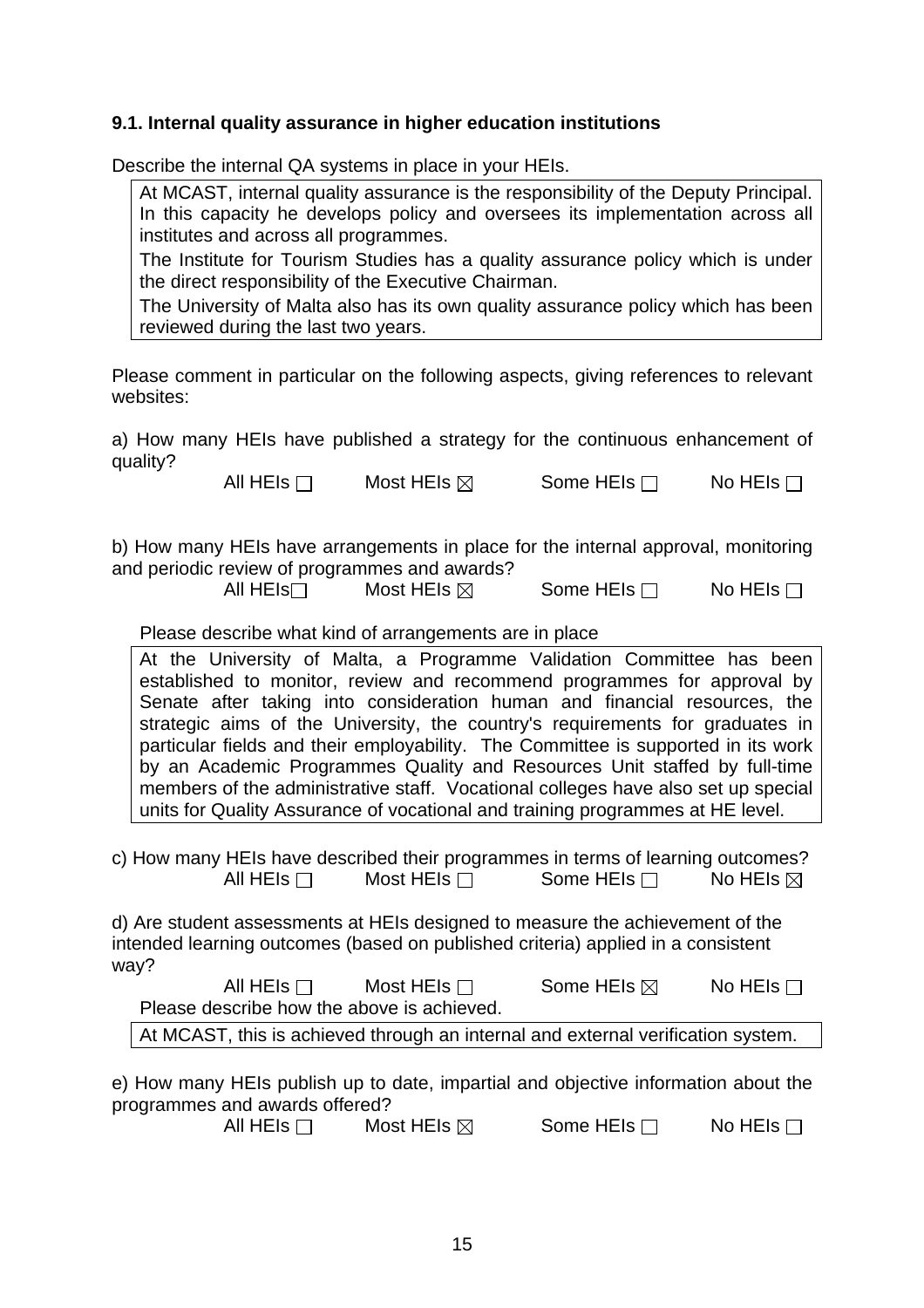**Additional information if necessary** All HEIs in Malta have an interactive website which provides updated information on all programmes and systems including those related to quality assurance.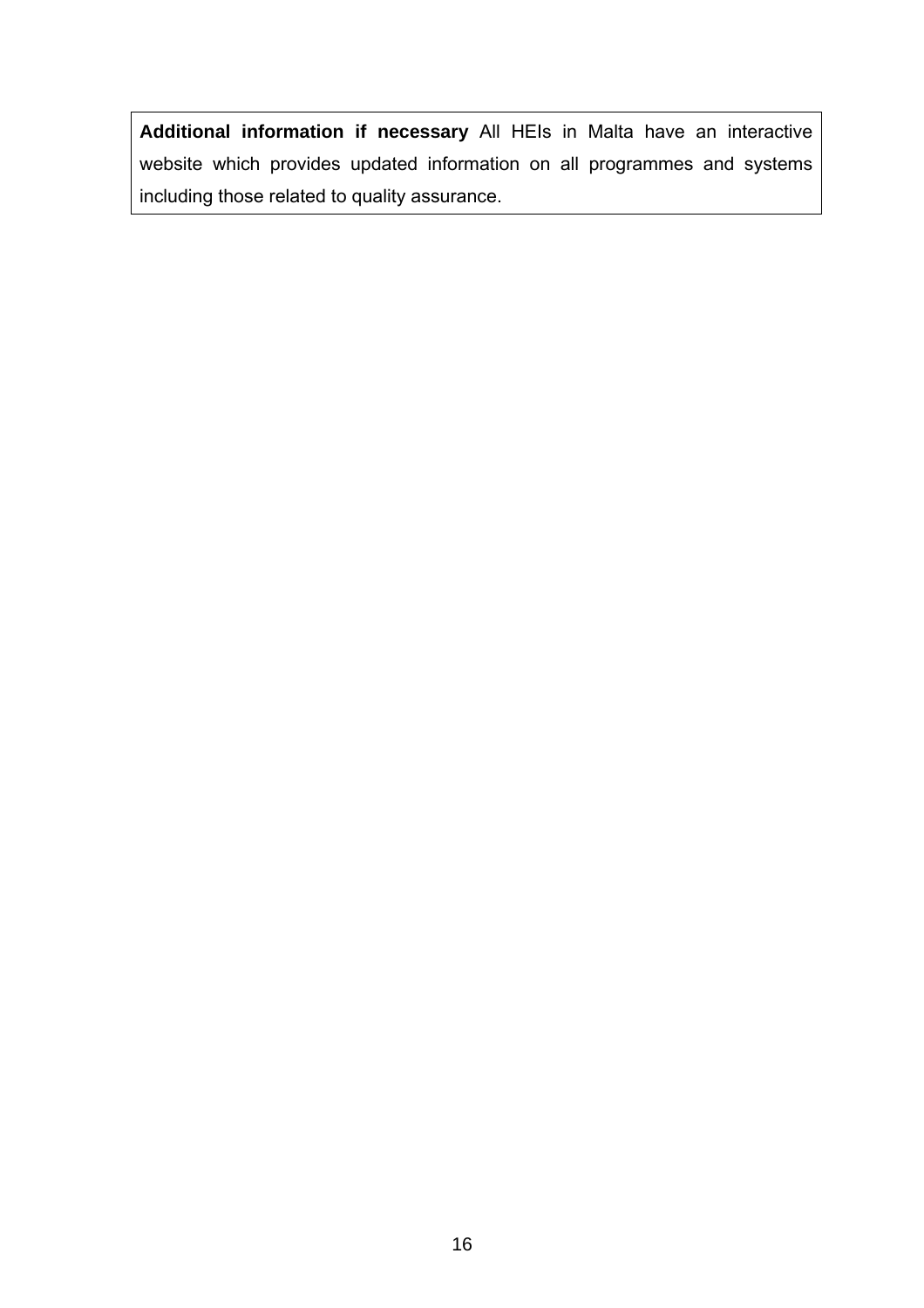# **10. Stage of development of external quality assurance system**

Describe the external quality assurance system operating in your country.

Please include:

a) the stage of implementation of your external quality assurance system

AA: External quality assurance is a long standing system in some of our HEIs, particularly those who offer programmes in collaboration with foreign higher education insitutions or which lead to foreign qualifications - in this way their external QA processes are linked to QA agencies abroad. Such a process is normally coordinated by individual faculties and institutes within HEIs through a centralised system based on an agreed QA policy.

b) does your external quality assurance system operate at a national level;

No and the set of the set of the SNo and the SNo and the No and the No and the No and the No and the No and the No

If **No**, please specify: AA: The review carried out by the NCHE (see point 9a above) concluded that coordination of QA at the national level is currently weak, due to the current nature of external QA exercises as described in the previous paragraph - which has led to an ad hoc set-up of external QA procedures. The NCHE has proposed changes to the national licensing, accreditation and quality assurance framework at the national level - in order to continue to utilise the current external QA procedures where these are in place, and where these are carried out by a QA Agency which is recognised in Europe. It is envisaged that these will fall within the national framework, which will also provide for external QA procedures where these are not yet in place - for both public and private provision of higher education.

c) does your external quality assurance system cover all higher education<sup>10</sup>

No and the set of the set of the SNo and the SNo and the No and the No and the No and the No and the No and the No

**If No, please specify** which types of institutions or programmes are not covered by your external quality assurance system:

AA: To note - as explained above, the current external QA system is not entirely adequate, and has been reviewed by the NCHE in light of its inadequacy. The draft Further and Higher Education (Licensing, Accreditation and Quality Assurance) Regulations, currently being considered within the Ministry of Education, Culture, Youth and Sport, provides for external QA of all the higher education system, and the following questions will be answered in light of this imminent legislation, due to be adopted by end June 2009.

d) which of the following elements are included in your external quality assurance system:

- self-assessment report  $\Box$  Yes  $\boxtimes$  No  $\Box$ 

 $\overline{a}$ 

 $10$  Higher education: all types of courses of study or sets of courses of study, training or training for research at the post secondary level which are recognised by the relevant authorities as belonging to a country's higher education system.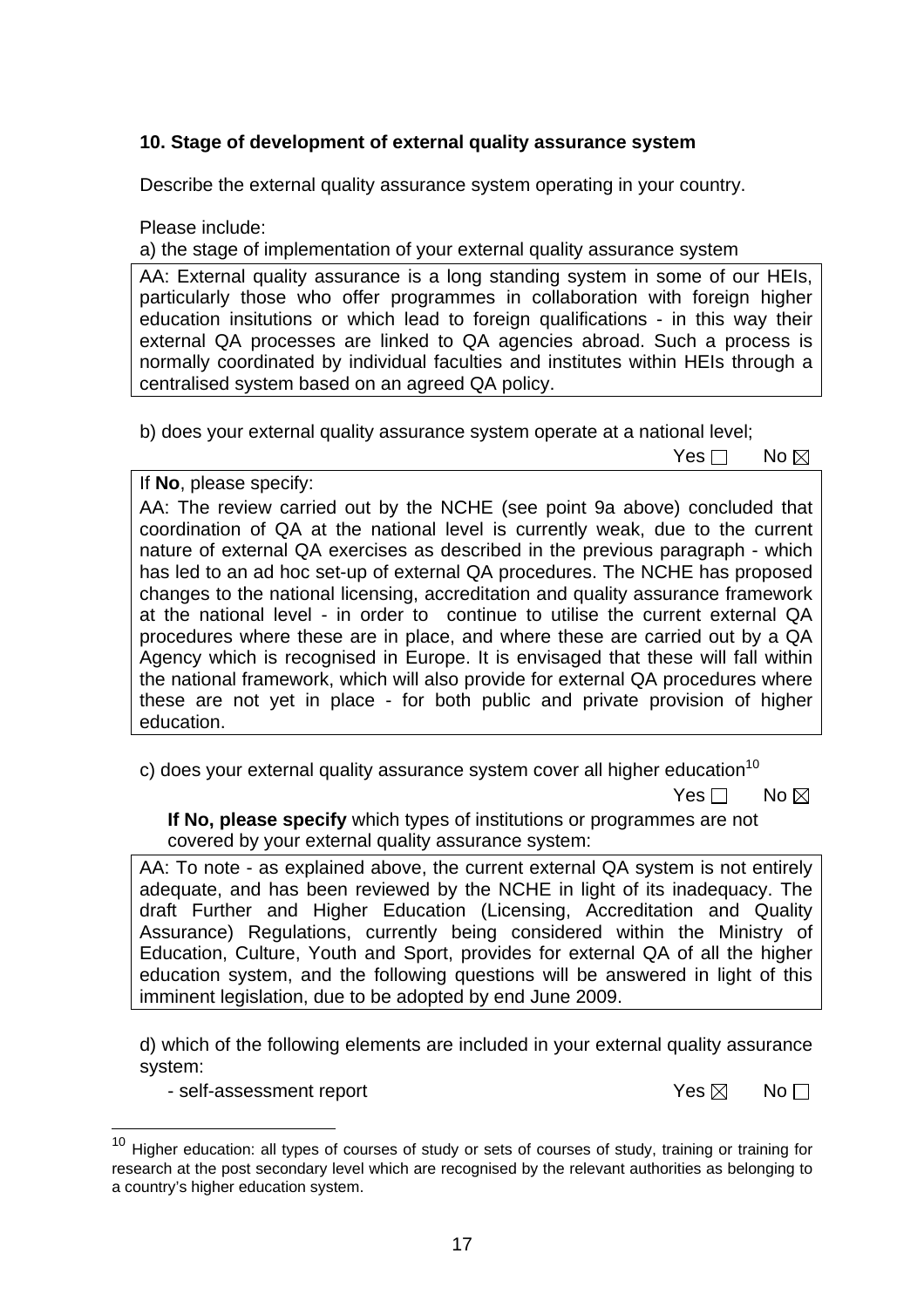| - external review        | Yes $\boxtimes$ | $\mathsf{No} \ \Box$   |
|--------------------------|-----------------|------------------------|
| - publication of results | Yes ⊠           | $\mathsf{No} \ \Box$   |
| - follow-up procedures   | Yes ⊠           | $\mathsf{No}\,\square$ |

e) has a peer review of the national agency(ies) according to the Standards and Guidelines for QA in the EHEA already taken place

No and the state of the state of the North State of the North State of the North State of the North State of the No

If **No** is there a date set for the review?  $\Box$  Yes (please specify date  $\underline{2011}$ ) No  $\Box$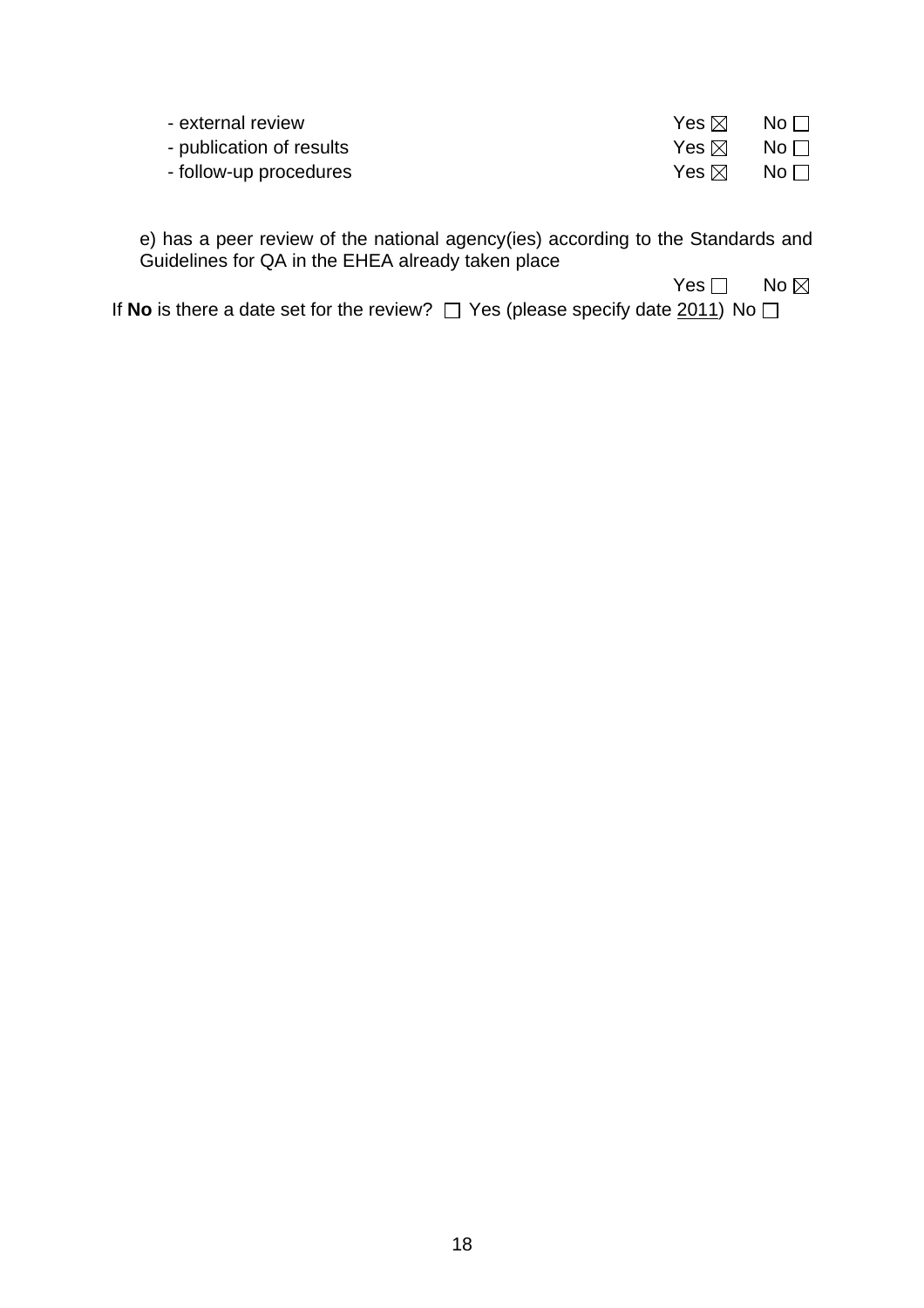#### **11. Level of student participation**

From the following, please indicate all aspects of quality assurance in which students are involved:

| a) in governance of national agencies for QA.                                                                               |                 |                 |                         |
|-----------------------------------------------------------------------------------------------------------------------------|-----------------|-----------------|-------------------------|
|                                                                                                                             | Yes $\boxtimes$ | No <sub>1</sub> | In some cases $\square$ |
| b) as full members in external review teams                                                                                 |                 |                 |                         |
|                                                                                                                             | Yes $\boxtimes$ | No <sub>1</sub> | In some cases $\square$ |
| c) as observers in external review teams                                                                                    |                 |                 |                         |
|                                                                                                                             | Yes $\boxtimes$ | No <sub>1</sub> | In some cases $\square$ |
| d) as part of the decision making process for external reviews                                                              |                 |                 |                         |
|                                                                                                                             | Yes $\boxtimes$ | No $\Box$       | In some cases $\square$ |
| e) in the consultation process during external reviews (eg arrangements for external<br>reviewers to consult with students) |                 |                 |                         |
|                                                                                                                             | Yes $\boxtimes$ | No $\Box$       | In some cases $\square$ |
| f) in internal quality assurance (e.g. periodic review of programmes)                                                       |                 |                 |                         |
|                                                                                                                             | Yes $\boxtimes$ | No <sub>1</sub> | In some cases $\square$ |
| g) in preparation of self-assessment reports.                                                                               |                 |                 |                         |
|                                                                                                                             | Yes $\boxtimes$ | No <sub>1</sub> | In some cases $\Box$    |
| h) in follow-up procedures:                                                                                                 |                 |                 |                         |
|                                                                                                                             | Yes $\boxtimes$ | No $\Box$       | In some cases $\square$ |
| Please add any additional comments, especially if students are not involved in any<br>of the aspects:                       |                 |                 |                         |
| AA. Kindly note that as mentioned above although only seme of these messures                                                |                 |                 |                         |

AA: Kindly note that, as mentioned above, although only some of these measures are currently in place, all of these are envisaged in the draft (Licensing, Accreditation and Quality Assurance) Regulations, due to be adopted by end-June 2009.

# **12. Level of international participation**

| In which of the following is there international participation in quality assurance<br>a) the governance of national agencies for quality assurance |                 |                                     |                 |                         |  |
|-----------------------------------------------------------------------------------------------------------------------------------------------------|-----------------|-------------------------------------|-----------------|-------------------------|--|
|                                                                                                                                                     |                 | Yes $\boxtimes$                     | No $\Box$       | In some cases $\Box$    |  |
| b) the external evaluation of national quality assurance agencies                                                                                   |                 |                                     |                 |                         |  |
|                                                                                                                                                     |                 | $Yes \boxtimes \textsf{No} \square$ |                 | In some cases $\Box$    |  |
| c) teams for external review of institutions or programmes, either as members or<br>observers                                                       |                 |                                     |                 |                         |  |
|                                                                                                                                                     |                 | Yes $\boxtimes$                     | No <sub>1</sub> | In some cases $\Box$    |  |
| d) membership of ENQA                                                                                                                               |                 |                                     |                 |                         |  |
|                                                                                                                                                     |                 | Yes $\boxtimes$                     | No $\Box$       | In some cases $\Box$    |  |
| e) membership of any other international network                                                                                                    |                 |                                     |                 |                         |  |
|                                                                                                                                                     | Yes $\boxtimes$ | No <sub>1</sub>                     |                 | If Yes, please specify: |  |
| AA: The Malta Qualifications Council is a member of ENQA-VET, and the<br>University of Malta is a member of EUA.                                    |                 |                                     |                 |                         |  |

*Please add any additional comments, especially if there is no international involvement in any of the aspects***:**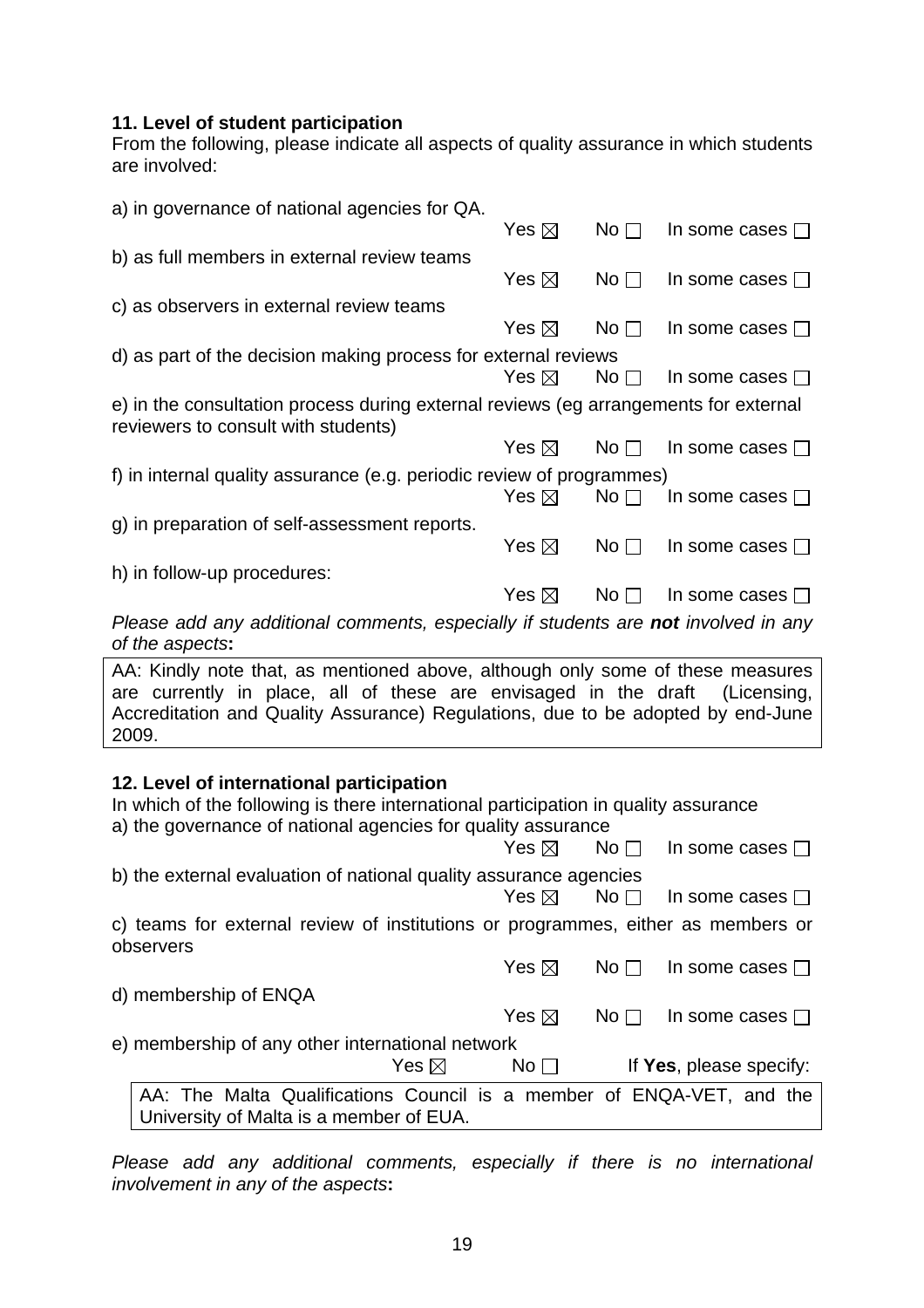AA: Kindly note these measures are envisaged in the draft Further and Higher Education (Licensing, Accreditation and Quality Assurance) Regulations, due to be adopted by end-June 2009.

As regards membership of ENQA, it is not envisaged in the draft regulations that the national QA agency has to be a member of ENQA - as in the ESG, the requirement is that it would be submitted to an external review and that it would have international links and affiliations. That said, the NCHE has been allowed participate in ENQA events, and has learnt a lot from ENQA on issues relating to the everyday issues faced by external QA agencies, about internal QA of the agency itself, and different combinations for programmes and/or institutional accreditation.

The NCHE has also cooperated extensively with EUA in the preparation phase for setting up a national QA agency which is in line with the principles of the ESG - the NCHE participated in EUA's Annual Meeting for experts of the EUA Institutional Evaluation Programme and has been allowed to observe an IEP evaluation taking place.

The cooperation with ENQA and EUA in this regard has been instrumental for all the preparation work needed to move forward with a revised national system for external QA.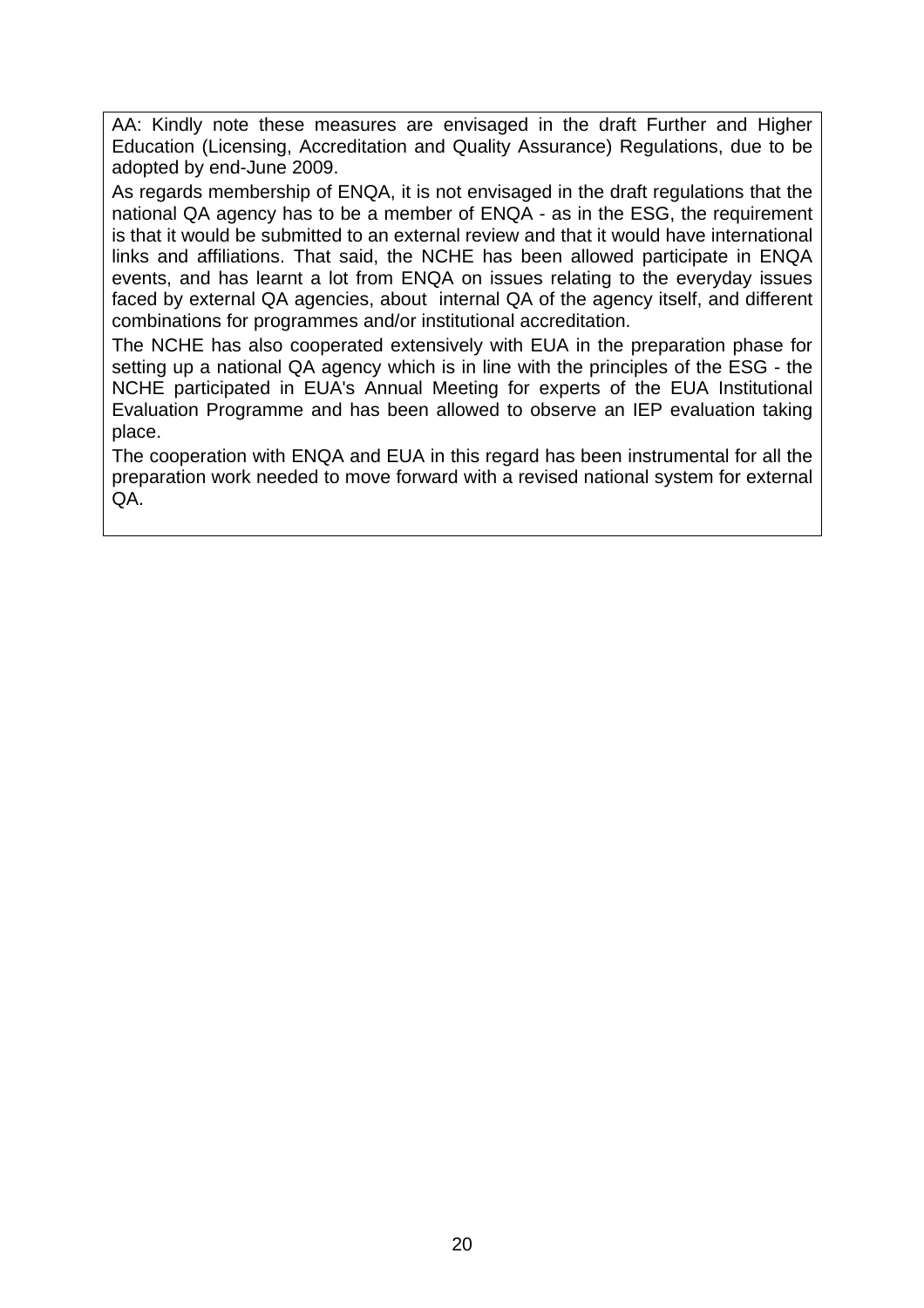# **RECOGNITION OF DEGREES AND STUDY PERIODS**

### **13. Stage of implementation of Diploma Supplement**

Describe the stage of implementation of the Diploma Supplement in your country. Please include the percentage of all students graduating in 2009 who will receive a Diploma Supplement (if less than 100%, please explain)

The University of Malta is committed to issuing the DS to all its graduates automatically, that is without the need of a request and free of charge, by 2010.

The DS that have been issued so far are in full conformity with EU/CoE/UNESCO Diploma Supplement format.

In 2008 the DS was issued to about 50% of the students graduating in November/December 2008.

|  | a) Is the Diploma Supplement issued to students graduating from: |  |  |  |  |  |
|--|------------------------------------------------------------------|--|--|--|--|--|
|--|------------------------------------------------------------------|--|--|--|--|--|

| • 1st cycle programmes              |                 |                     | Yes $\boxtimes$            | $No$           |
|-------------------------------------|-----------------|---------------------|----------------------------|----------------|
| • 2nd cycle programmes              |                 |                     | Yes $\Box$                 | No $\boxtimes$ |
| • 3rd cycle programmes              |                 |                     | Yes II                     | No $\boxtimes$ |
| • remaining "old type" programmes   | Yes ⊟           | No <sub>1</sub>     | Not applicable $\boxtimes$ |                |
| • short higher education programmes | Yes $\boxtimes$ | $\mathsf{No}\,\Box$ | Not applicable $\square$   |                |

b) which of the following apply to Diploma Supplements issued in your country:

| on or the rollowing apply to Diploma Oupplements issued in your country. |                 |           |
|--------------------------------------------------------------------------|-----------------|-----------|
| • issued in a widely spoken European language                            | Yes $\boxtimes$ | No $\Box$ |
| please specify the language English                                      |                 |           |

- issued free of charge  $\boxtimes$  for a fee  $\Box$
- issued  $\bullet$  automatically  $\boxtimes$  on request  $\Box$
- corresponds to the EU/CoE/UNESCO Diploma Supplement format  $\boxtimes$
- a national Diploma Supplement is used that is different from the EU/CoE/UNESCO Diploma Supplement format  $\Box$

# **13.1. Use of Diploma Supplement for recognition of qualifications**

Please describe the way in which the Diploma Supplement is used for the recognition of foreign qualifications (or studies). Please comment in particular on the following aspects, giving references to any relevant websites and documents:

a) The Diploma Supplement is used as the reference document when admitting holders of foreign qualifications to the second and third cycles.

 $\mathsf{Yes} \boxtimes \mathsf{No}$ **Comment** It is easier to evaluate and to make a fair assessment of qualifications obtained by overseas applicants who present a Diploma Supplement. b) Holders of foreign qualifications who present a Diploma Supplement in a widely

spoken language do not have to provide official translations of their qualifications.

 $\mathsf{Yes} \boxtimes \mathsf{No}$ 

*Comment* if the DS is in English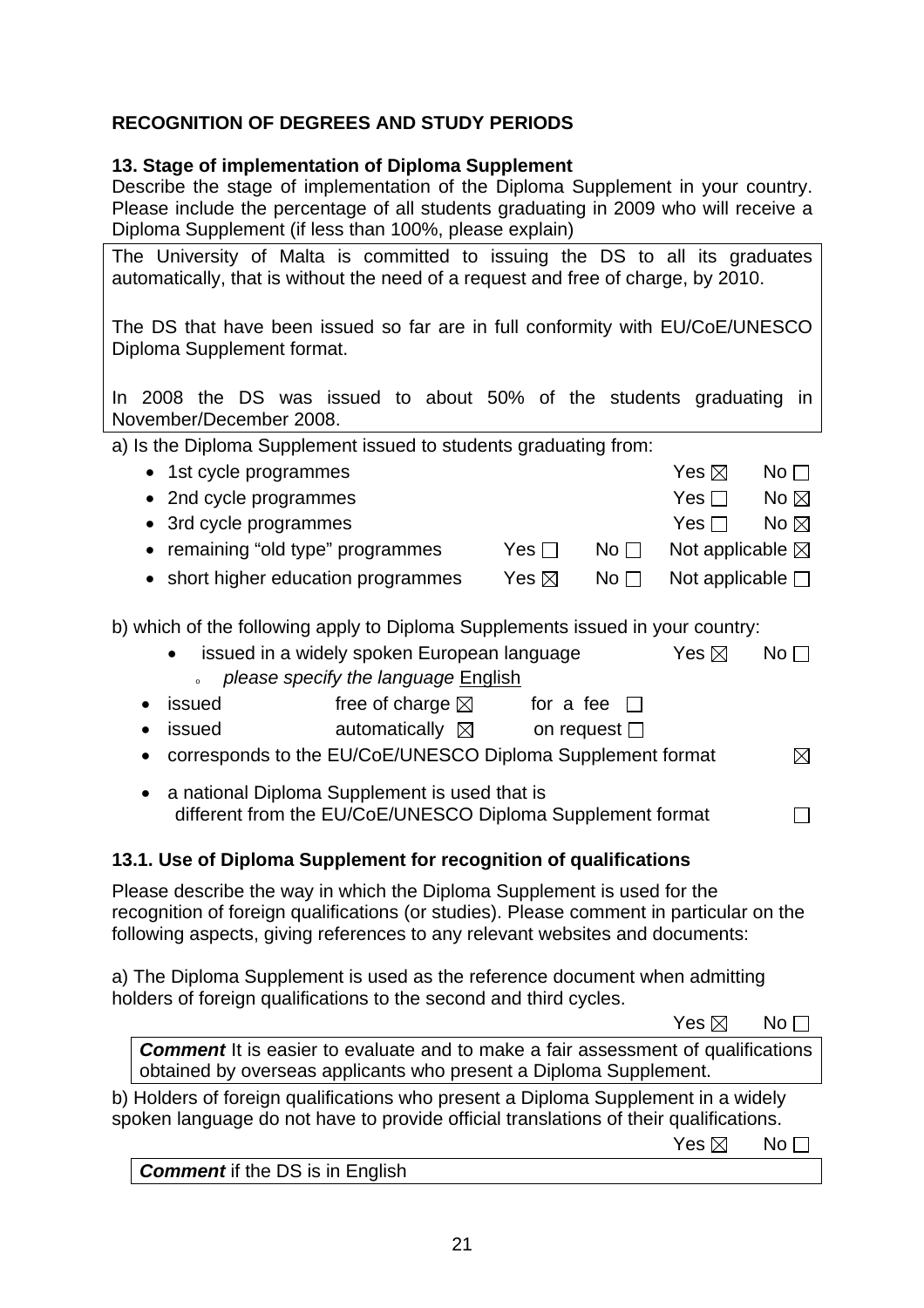c) Holders of foreign qualifications who present a Diploma Supplement in a widely spoken language do not need to prove through other documents the validity of the qualifications in the awarding country (for further studies or employment in the nonregulated part of the labour market).

# $\mathsf{Yes} \boxtimes \mathsf{No}$ *Comment*

d) Specific action has been taken at a National and Institutional level to enhance the use of the Diploma Supplement as a communication tool towards the labour market

 $\mathsf{Yes} \boxtimes \mathsf{No}$ 

**Comment** Malta is moving towards the use of the Diploma Supplement as a communication tool towards the labour market.

## **14. National implementation of the principles of the Lisbon Recognition Convention**

Describe the stage of implementation of the main principles and later supplementary documents<sup>11</sup> of the Lisbon Recognition Convention.

a) Does appropriate legislation comply with the Lisbon Convention?

 $\mathsf{Yes} \boxtimes \mathsf{No}$ 

**If Yes**, please demonstrate how it is achieved: The Lisbon Recognition Convention was ratified by Malta on the  $16<sup>th</sup>$  November 2005 and came into force on the 1<sup>st</sup> of January 2006. The dispositions of the Convention were transposed into the National Legislation on  $21^{st}$  November 2006 by means of Legal Notice 280 (2006).

b) Does appropriate legislation comply with the later Supplementary Documents: i) Recommendation on the Criteria and Procedures for Recognition

 $\mathsf{Yes} \boxtimes \mathsf{No}$ 

**If Yes**, please demonstrate how it is achieved: Implemented through the

Transposition of the Lisbon Recognition Convention into Maltese Legislation.

ii) Recommendation on the Recognition of Joint Degrees

 $\mathsf{Yes} \boxtimes \mathsf{No}$ 

**If Yes**, please demonstrate how it is achieved: Implemented through the

Transposition of the Lisbon Recognition Convention into Maltese Legislation.

iii) Code of Good Practice in the Provision of Transnational Education

 $\mathsf{Yes} \boxtimes \mathsf{No}$ 

 $\overline{a}$ <sup>11</sup> Recommendation on the Criteria and Procedures for Recognition (2001); Recommendation on the Recognition of Joint Degrees (2004); Code of Good Practice in the Provision of Transnational Education (2001)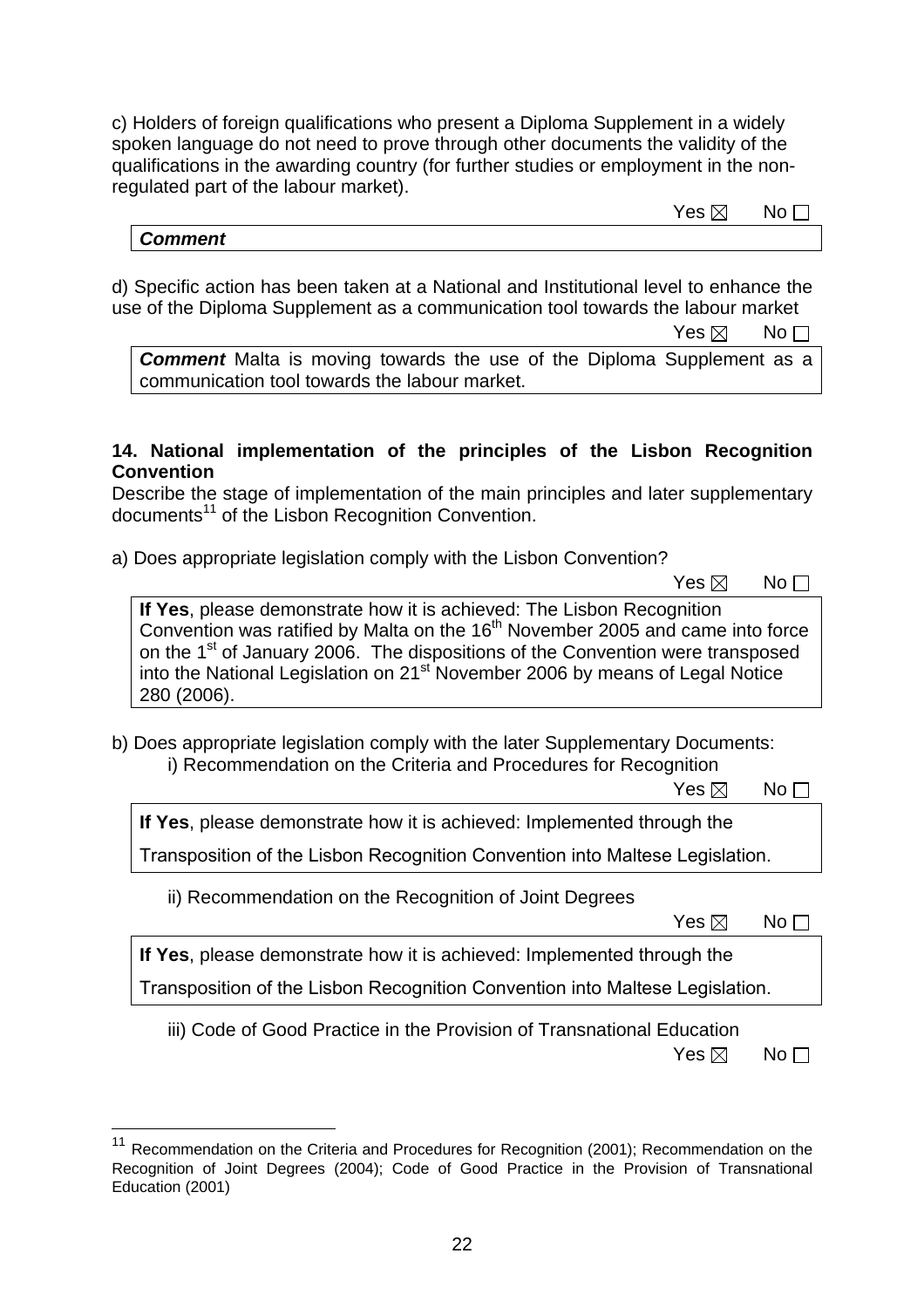**If Yes**, please demonstrate how it is achieved: Implemented through the Transposition of the Lisbon Recognition Convention into Maltese Legislation.

c) which of the following principles are applied in practice

i) applicants' right to fair assessment

 $\mathsf{Yes} \boxtimes \mathsf{No}$ 

**If Yes,** please describe how it is ensured at national and institutional level Transperancy of procedures.

ii) recognition if no substantial differences can be proven

 $\mathsf{Yes} \boxtimes \mathsf{No}$ **If Yes,** please describe how it is ensured at national and institutional level Through the provision of documentation to demonstrate comparability of awards.

Iii) demonstration of substantial differences, where recognition is not granted  $\mathsf{Yes} \boxtimes \mathsf{No}$ 

**If Yes,** please describe how it is ensured at national and institutional level In cases where no official documentation can be authenticated and presented.

iv) provision of information about your country's HE programmes and institutions

 $\mathsf{Yes} \boxtimes \mathsf{No}$ 

**If Yes**, please describe how it is done in practice Through websites and the timely publication of programmes of studies.

v) do you have a fully operational ENIC

 $\mathsf{Yes} \boxtimes \mathsf{No}$ 

**If Yes**, please describe the role of your ENIC in recognition and information provision a) nationally and b) internationally **ENIC** Malta assists all learners in the recognition process by providing information on foreign institutions worldwide. In June 2008 Malta hosted the ENIC/NARIC General Conference.

d) As additional information, please describe any actions to implement fully the Convention and the later Supplementary Documents.

The Malta Qualifications Council has been enthrusted in August 2008 with the full implementation of the Convention in the Supplementary Documents.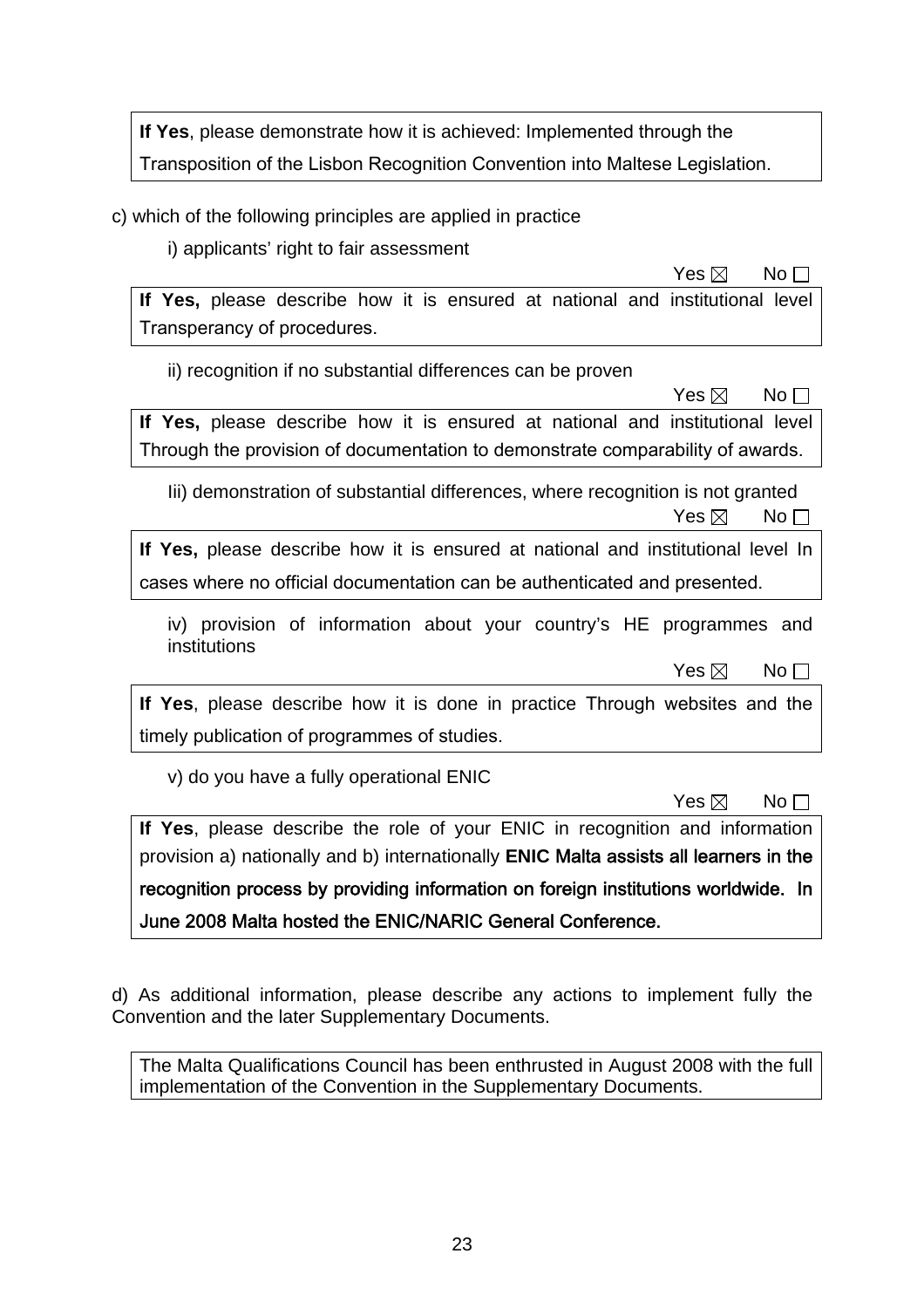# **15. Stage of implementation of ECTS12**

Describe the implementation of ECTS in your country.

a) Please include the percentage of the total number of higher education programmes<sup>13</sup> in which all programme components are linked with ECTS credits  $100\%$   $\Box$  75-99%  $\boxtimes$  50-75% $\Box$  <50%  $\Box$ 

The percentage reflects the programmes at the University of Malta.

b) Are ECTS credits linked with learning outcomes<sup>14</sup> in your country? Please tick one:

No  $\boxtimes$  In some programmes  $\Box$  In the majority of programmes  $\Box$ In all programmes  $\Box$ 

c) If you use credit system other than ECTS, please give details of your national credit system:

Two HEIs have their own credit system which is compatible with ECTS and one HEI uses only ECTS,

i) is it compatible with ECTS?  $Yes \boxtimes \neg No \Box$ 

#### ii) what is the ratio between national and ECTS credits?

National 1 : ECTS 2 (MCAST & ITS)

d) Are you taking any action to improve understanding of learning outcomes?

 $\mathsf{Yes} \boxtimes \mathsf{No}$ 

**If Yes,** please explain: Through direct contacts with the academic staff in HEIs.

e) Are you taking any actions to improve measurement and checking of student workload?

 $\mathsf{Yes} \boxtimes \mathsf{No}$ 

**If Yes,** please explain: Actions and assessment by the University Students Council are being carried out so as to assess the workload with regards to the respective weighting of ECTS. Furthermore, the ECTS/workload issue is also included in the Student Feedback Forms which students enrolled at the University of Malta are requested to fill in.

f) Are you taking any actions to assist HE staff or other stakeholders in applying ECTS.

 $\overline{a}$ 

 $12$  Please refer to definitions in the ECTS User's guide,

http://ec.europa.eu/education/programmes/socrates/ects/guide\_en.html 13 Except doctoral studies

<sup>&</sup>lt;sup>14</sup> Clarification: Learning outcomes in the form of knowledge, skills and competences are formulated for all programme components and credits are awarded only when the stipulated learning outcomes are actually acquired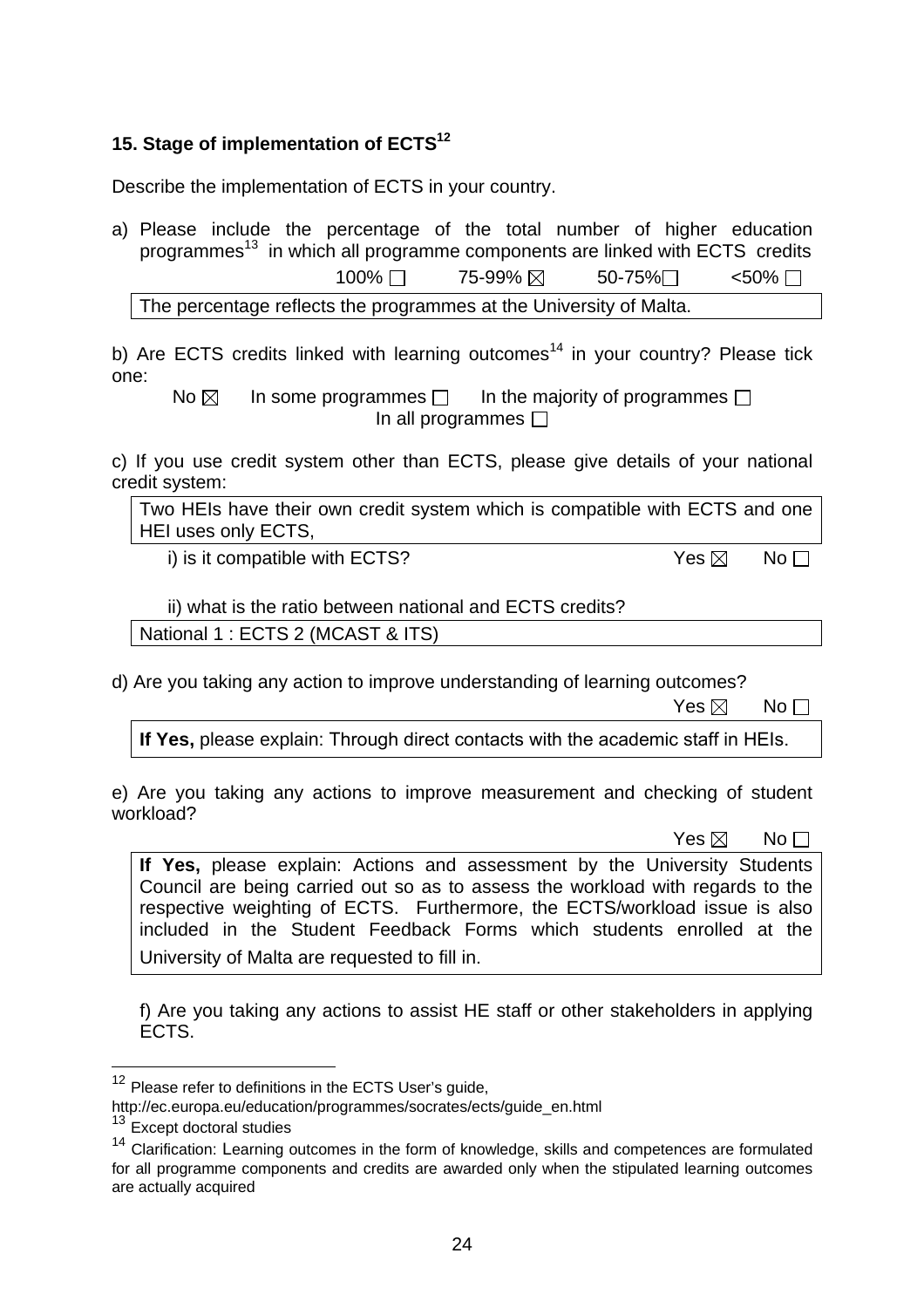$\mathsf{Yes} \boxtimes \mathsf{No}$ 

**If Yes,** please explain: By direct contact with all stakeholders including student unions, teachers and policy makers in HEIs through training seminars organised by the European Union Programmes Agency and the Malta Bologna Experts Team.

# **LIFELONG LEARNING**

### **16. Recognition of prior learning**

Describe the measures in place to recognise prior learning (RPL), including nonformal and informal learning (for example learning gained in the workplace or in the community).

a) Do you have nationally established procedures in place to assess RPL as a basis for access to HE programmes?

No and the set of the set of the SNo and the SNo and the No and the No and the No and the No and the No and the No

**If Yes,** please specify: However the Malta Qualifications Council has published a draft policy on the recognition of prior learning for consultation purposes.

b) Do you have nationally established RPL procedures in place to allocate credits towards a qualification?

No and the state of the SNo. No and the SNo. No and the SNo. No and the No and the No and the No and the No and the No

**If Yes,** please specify:

c) Do you have nationally established RPL procedures in place to allocate credits for exemption from some programme requirements?

No and the set of the set of the SNo and the SNo and the No and the No and No and No and No and No and No and No

**If Yes,** please specify: However, the University of Malta has provision for the admission, under certain conditions, of persons over the age of 23 years and who do not have the official admission requirements to be admitted to a first cycle programme. Other HEIs have embarked on a number of second cycle degree programmes in management and administration in which the RPL system is adopted.

d) To what extent are any such procedures applied in practice?

Comprehensively  $\square$  Some  $\boxtimes$  A little  $\square$  None  $\square$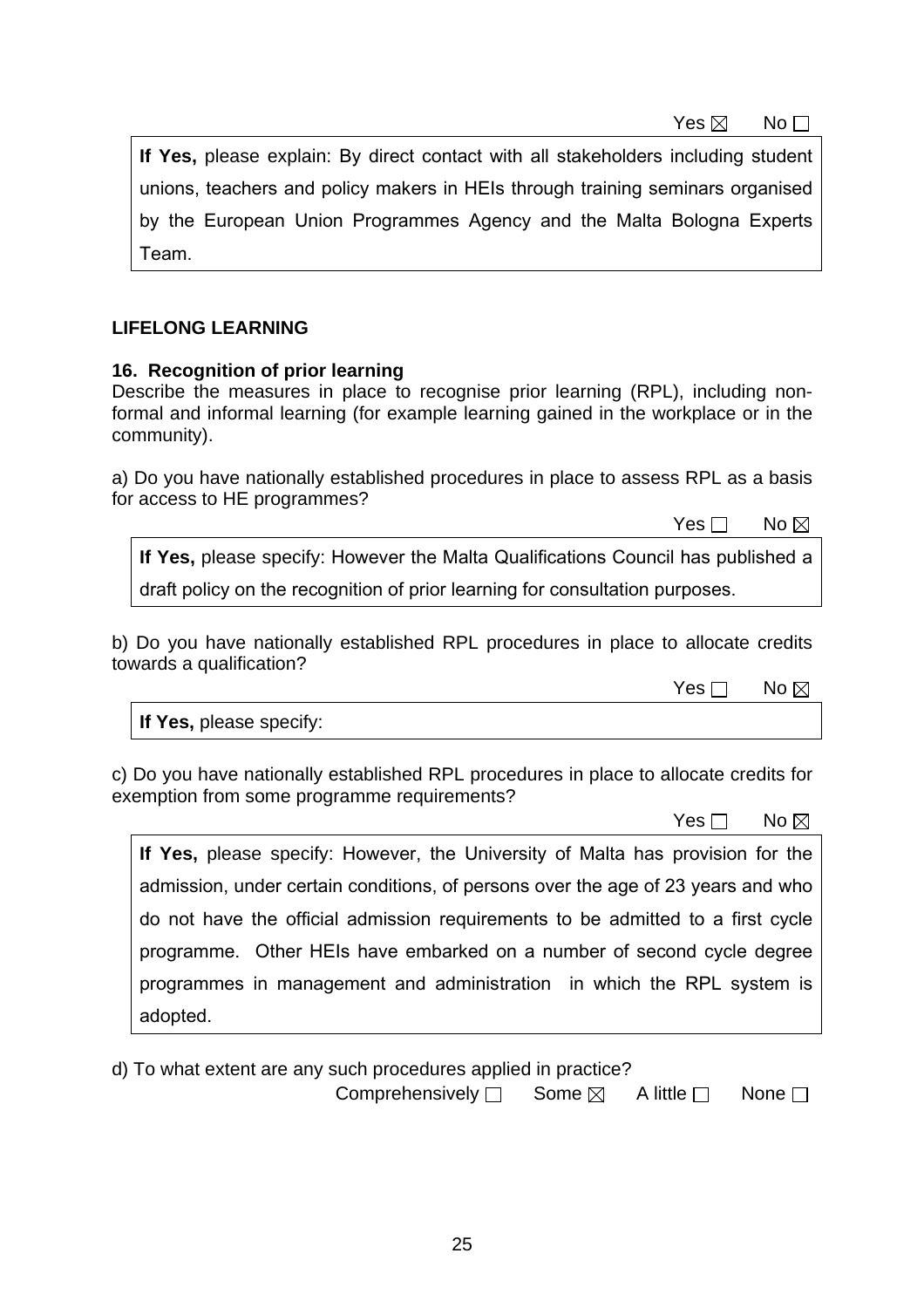Please describe the current situation: The current situation is improving and it is expected that a National RPL system will be in place by 2010 at all levels of the Malta Qualifications Framework.

### **17. Flexible learning paths**

 Describe legislative and other measures taken by your country to create opportunities for flexible learning paths in higher education, to encourage participation by under-represented groups.

The University of Malta adopted the 'maturity clause' mechanism to ensure a wider participation of under-represented groups at the University of Malta. The monthly stipend given to full-time undergraduates and to some postgraduate students also encourages under-represented groups to be more actively involved in higher education. All HEIs in Malta have a very wide part-time programmes in a various fields of studies.

a) Are there specific measures in place to promote flexible learning paths within the national qualifications framework?

| Yes $\boxtimes$                                                                                                                                              | $No \Box$       |
|--------------------------------------------------------------------------------------------------------------------------------------------------------------|-----------------|
| Please add appropriate comments to describe the current situation All level                                                                                  |                 |
| descriptors in Malta's Qualifications Framework promote flexible learning.                                                                                   |                 |
| b) Are there any measures to support HE staff in establishing flexible learning paths?                                                                       |                 |
| Yes $\sqcap$                                                                                                                                                 | No $\boxtimes$  |
| Please add appropriate comments to describe the current situation                                                                                            |                 |
| c) Is there flexibility in entry requirements aimed at widening participation?<br>Yes $\boxtimes$                                                            | No <sub>1</sub> |
| Please add comments to describe the current situation and, where appropriate,<br>differences between the three Bologna cycles The 'maturity clause' normally |                 |

d) Are there any flexible delivery methods to meet the needs of diverse groups of learners

applies for entry into first cycle diploma and degree programmes.

 $\mathsf{Yes} \boxtimes \mathsf{No}$ 

Please add comments to describe the current situation and, where appropriate, differences between different Bologna cycle Teachers in HE cater for a wide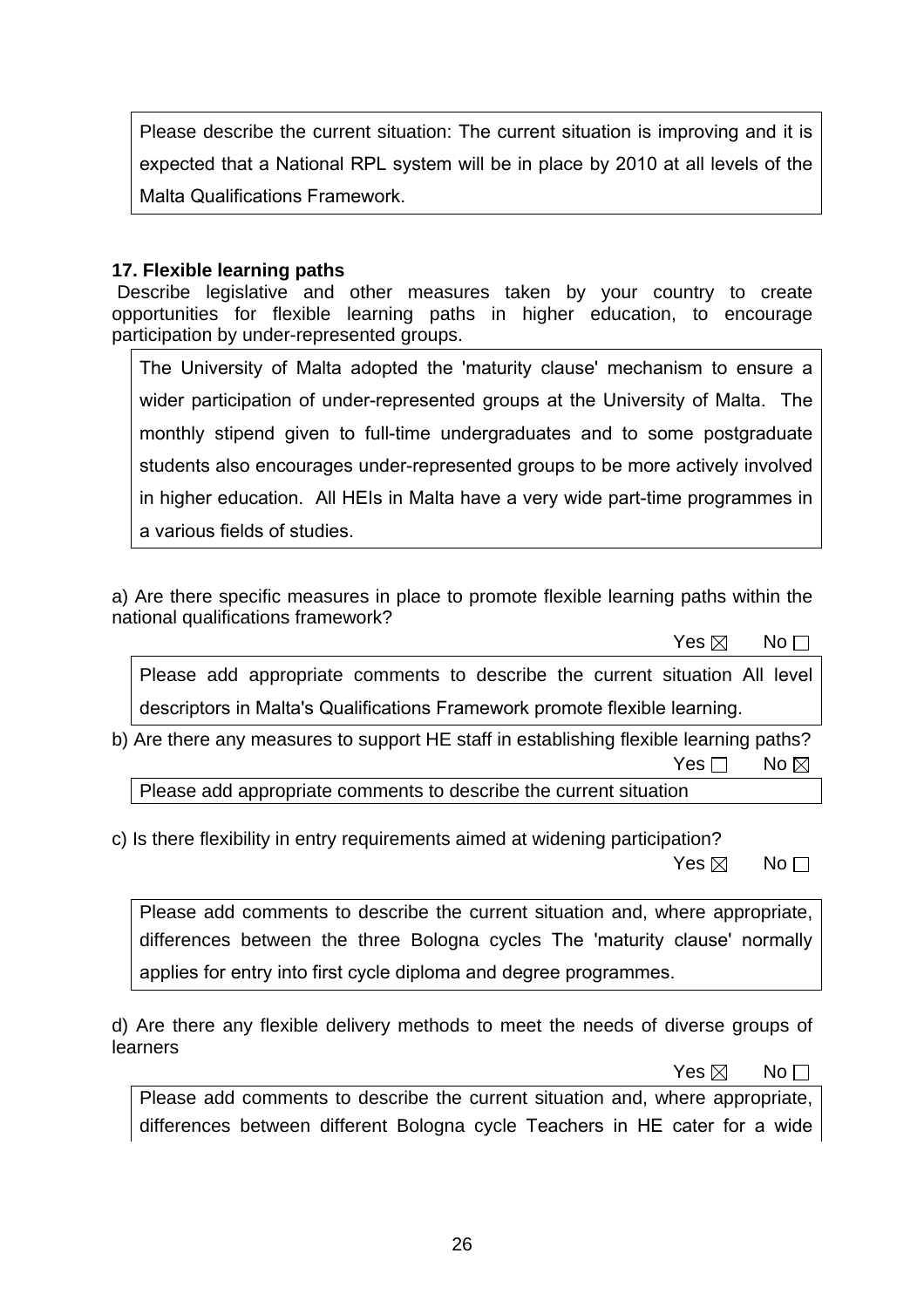range of participants irrespective of age and formal qualifications. In all HEIs in Malta, video-conferencing and e-learning is increasing being used.

e) Are there modular structures of programmes to facilitate greater participation?

 $\mathsf{Yes} \boxtimes \mathsf{No}$ 

Please add comments to describe the current situation and, where appropriate, differences between different Bologna cycle All programmes are based on a modular system and the provision of a large number of part-time courses held in the evenings facilitates participation.

f) If possible, please provide any statistics on the results of measures taken to create opportunities for flexible learning paths in higher education, to encourage participation by under-represented groups,

| Data not available |  |  |
|--------------------|--|--|
|                    |  |  |

# **JOINT DEGREES**

 $\overline{a}$ 

| 18. Establishment and recognition of joint degrees <sup>15</sup><br>a) Describe the legislative position on joint degrees in your country.<br>Are joint degrees specifically mentioned in legislation? |                 |           |                 |                 |  |  |
|--------------------------------------------------------------------------------------------------------------------------------------------------------------------------------------------------------|-----------------|-----------|-----------------|-----------------|--|--|
|                                                                                                                                                                                                        |                 |           | Yes $\boxtimes$ | No <sub>1</sub> |  |  |
| Does the legislation fully allow:                                                                                                                                                                      |                 |           |                 |                 |  |  |
| i) establishing joint programmes?                                                                                                                                                                      |                 |           | Yes $\boxtimes$ | No $\Box$       |  |  |
| If No please explain what are the obstacles                                                                                                                                                            |                 |           |                 |                 |  |  |
|                                                                                                                                                                                                        |                 |           |                 |                 |  |  |
| ii) awarding joint degrees?                                                                                                                                                                            | Yes $\boxtimes$ | No $\Box$ |                 |                 |  |  |
| If No please explain what are the obstacles                                                                                                                                                            |                 |           |                 |                 |  |  |
| b) Please give an estimate of the percentage of institutions in your country which<br>are involved in<br>i) joint degrees                                                                              |                 |           |                 |                 |  |  |
| 75-100% ⊠                                                                                                                                                                                              | 50-75% $\Box$   | 25-50%∏   | 1-25% $\Box$    | $0\%$ $\Box$    |  |  |
| ii) joint programmes                                                                                                                                                                                   |                 |           |                 |                 |  |  |
| 75-100% $\boxtimes$ 50-75% $\Box$                                                                                                                                                                      |                 | 25-50%∏   | 1-25% $\Box$    | $0\%$           |  |  |

c) What is the level of joint degree/ programme cooperation in your country

<sup>15</sup> A *joint degree* is a single degree certificate awarded by two or more institutions, where the single degree certificate is valid without being supplemented by any additional national degree certificate.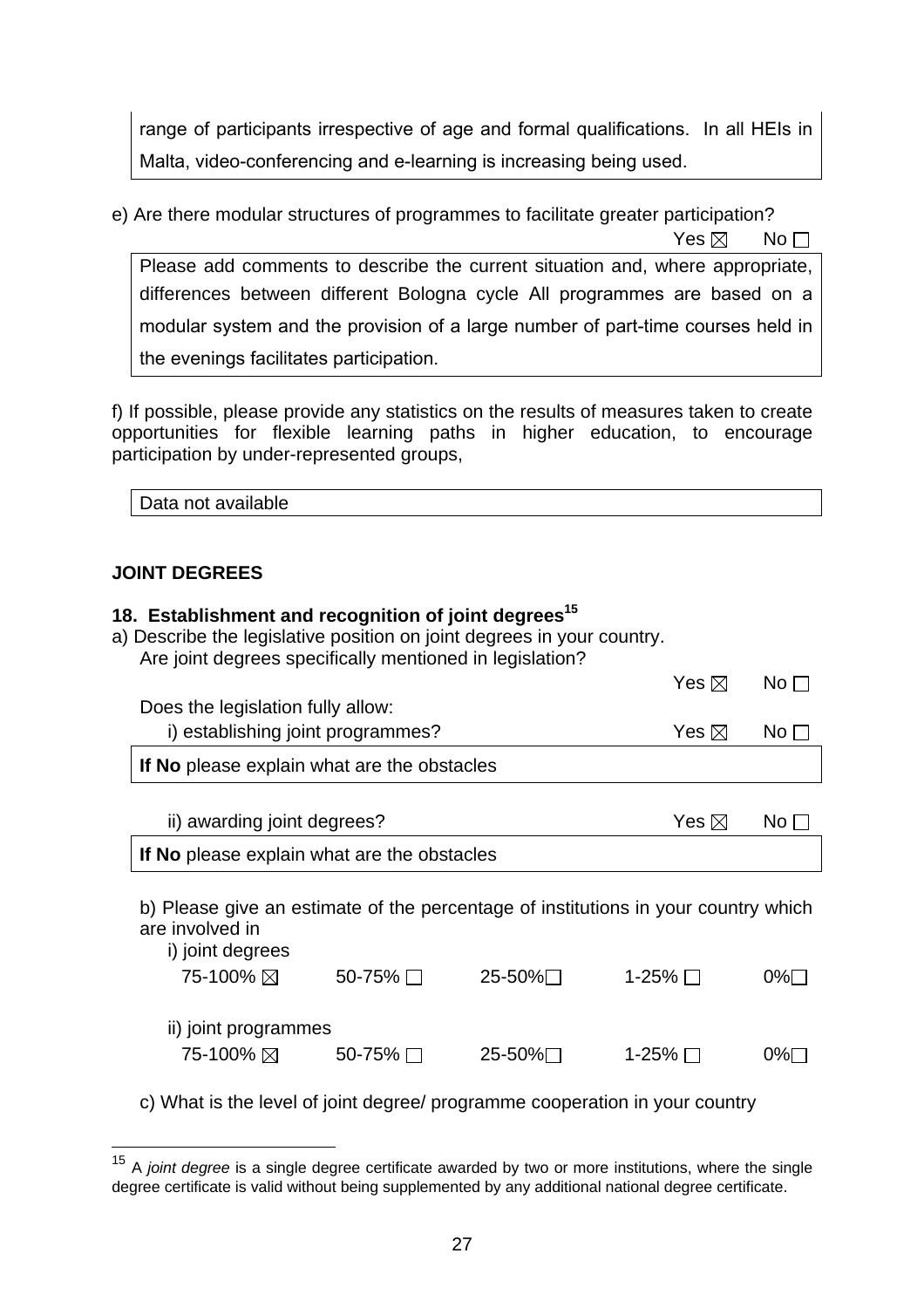| In the first cycle?  | None $\Box$ | Little $\boxtimes$ | Widespread $\square$ |
|----------------------|-------------|--------------------|----------------------|
| In the second cycle? | None $\Box$ | Little $\boxtimes$ | Widespread $\Box$    |
| In the third cycle?  | None $\Box$ | Little $\boxtimes$ | Widespread $\Box$    |

d) In which subject areas/disciplines is joint degree/programme co-operation most widespread (please list if possible)?

The University of Malta has developed joint degrees with other universities in EU countries (since no other HEI in Malta awards degrees). The areas involved are Agribusiness, Early Childhood Education, Human Language Science and Technology, and Creativity and Innovation.

#### e) Estimate the number of joint programmes in your country

Four

f) Describe any actions being taken to encourage or allow joint programmes.

The University of Malta continues to promote for the development and delivery of joint programmes.

g) Are there any specific support systems for students to encourage joint degree cooperation?

The University of Malta enters into bilateral agreements with other universities as well as through the EC programme for joint degrees, the Erasmus Mundus programme which it manages. This programme supports and encourages students to participate in joint degrees as well as academics to participate in the development and delivery of these programmes.

# **MOBILITY**

#### . **19. Removing obstacles to student and staff mobility**

a) What measures have been taken by your country both at governmental and institutional level to enhance student and staff mobility and overcome main obstacles?

Student inward mobility is on the increase whereas student outward mobility is static. An increasing flow of mobility in the labour market is also witnessed. Both inward and outward mobility across all levels of specialisation are occurring, and the flow and direction of mobility is often related to the stage of development of particular niches of economic and social activity in Malta.

At MCAST, a member of staff has been nominated by each of the nine institutes to serve as a focal point for students and staff interested in mobility programme particiaption. At the University mobility of staff and students is the responsibility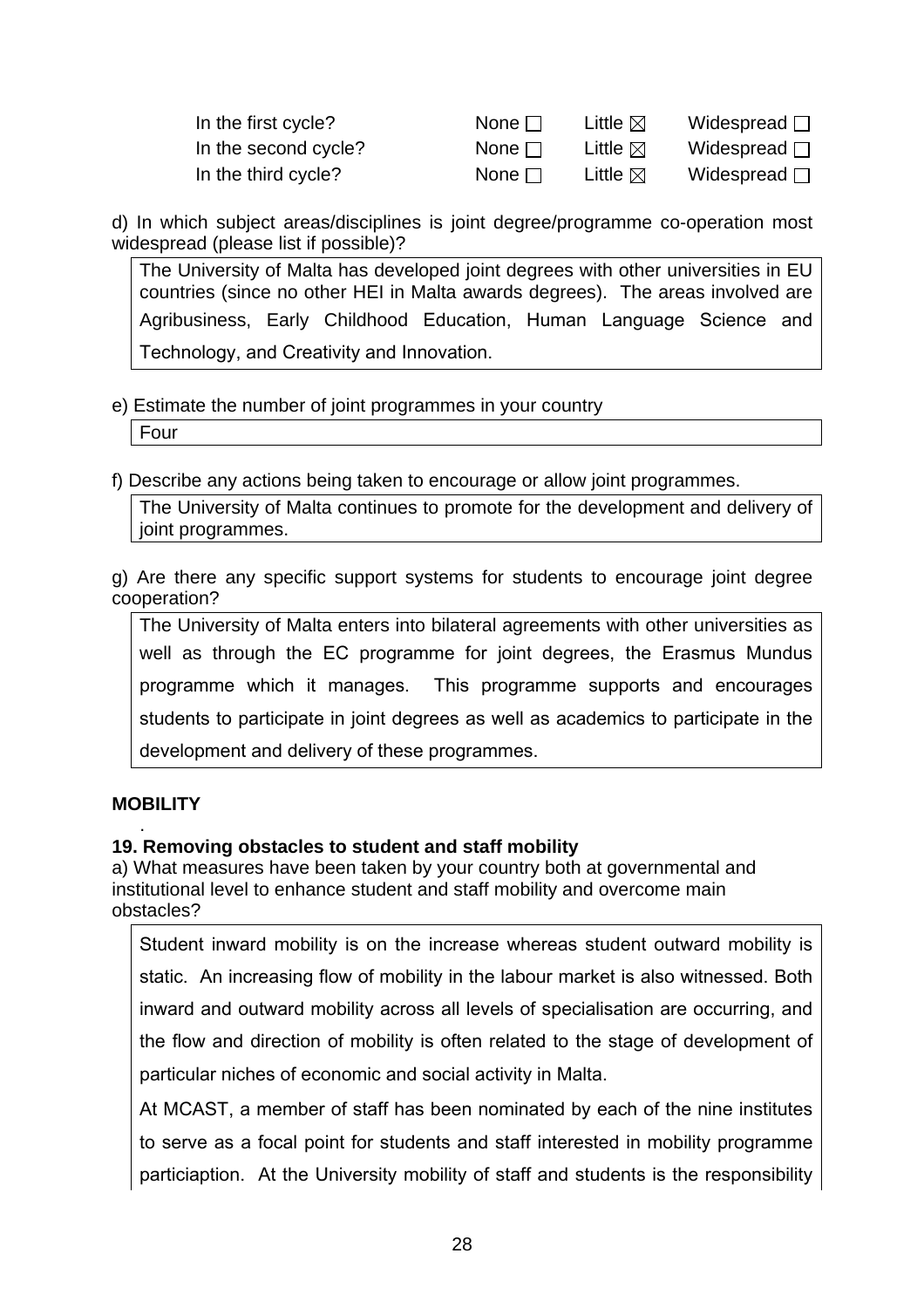of the International and EU Office with the support of Erasmus Co-ordinators in the faculties.

b) Have arrangements for visas, residence and work permits been amended to enhance student and staff mobility?

No and the set of the set of the SNo and the No and No and No and No and No and No and No and No and No and No

**Please add** appropriate comments to describe the current situation: Malta facilitates in every way possible the mobility of students from all over the world.

 $\mathsf{Yes} \boxtimes \mathsf{No}$ 

c) Is there financial support for national and foreign mobile students and staff?

**Please add** appropriate comments to describe the current situation: Students and staff have the opportunity to be mobile to other countries through the financial support of the Erasmus Programme. The University of Malta also utilises its own internal funds to support staff in undertaking further studies or research abroad. Maltese students continue to receive their stipend whilst abroad as well as the SMART Card allowance in cash (a lump sum amount for students during each of their year of studies).

d) Are study periods taken abroad recognised?

 $\mathsf{Yes} \boxtimes \mathsf{No}$ 

**Please add** appropriate comments to describe the current situation: Students are encouraged to embark on study programmes abroad which can be matched to existing study programmes in their home institution. All approved studies under the Erasmus Programme are included in the students' transcript and contribute towards the final classification of the students' degree.

e) Is there accommodation for mobile students and staff?

 $\mathsf{Yes} \boxtimes \mathsf{No}$ 

**Please add** appropriate comments to describe the current situation: The University provides its own University Residence for overseas students. A number of flats and apartments around the University campus and near other HEIs are available at reasonable prices.

f) Have any measures been taken to increase outward student and staff mobility?  $\mathsf{Yes} \boxtimes \mathsf{No}$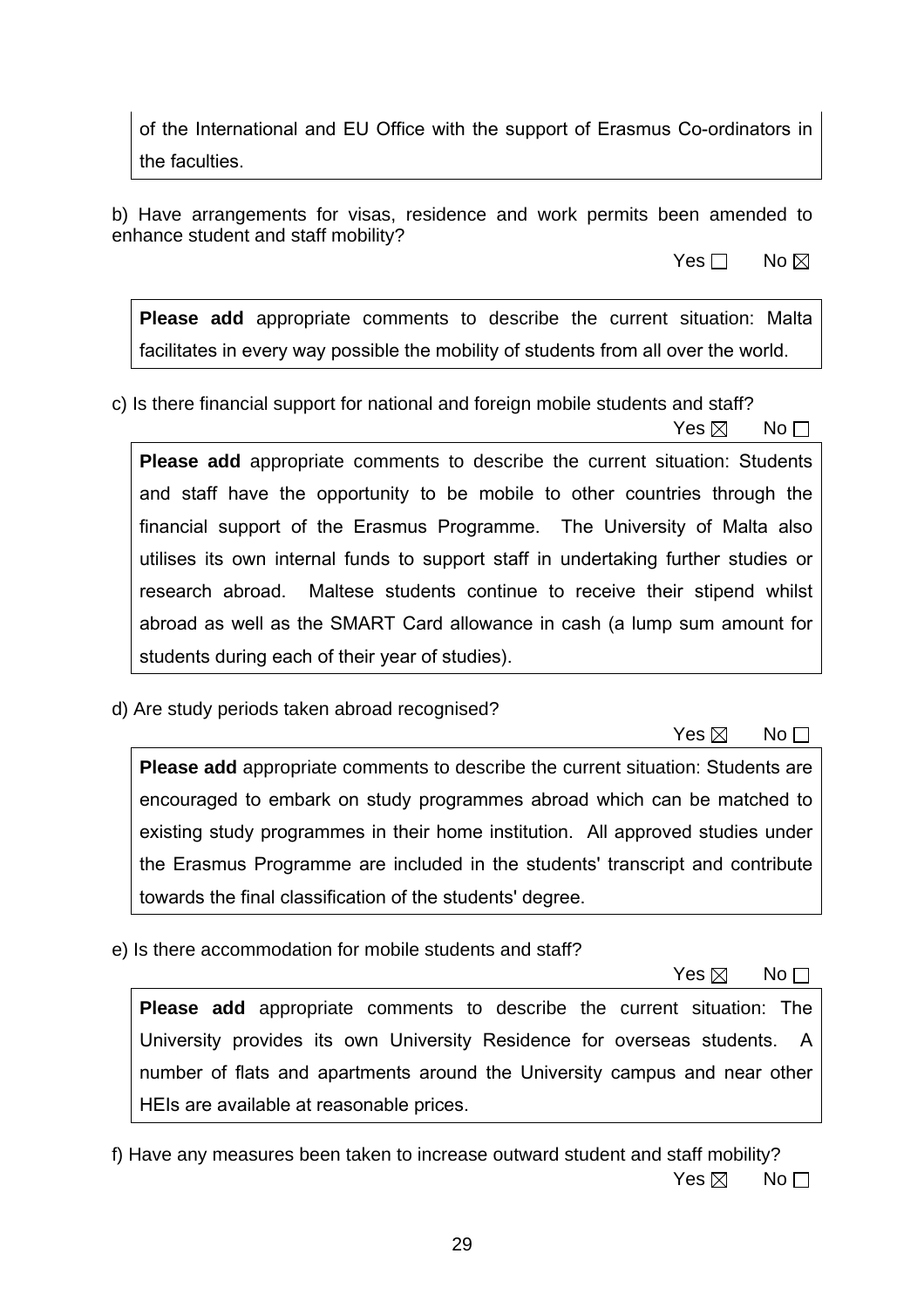**Please add** appropriate comments to describe the current situation: Awareness campaigns are taking place to inform students and staff of such opportunities and advantages.

### **20. Portability of loans and grants**

a) Are portable grants available in your country?

 $\mathsf{Yes} \boxtimes \mathsf{No}$ **If No**, describe any measures being taken to increase the portability of grants.

b) Are portable loans available in your country?

| Yes $\boxtimes$ No $\square$ |  |
|------------------------------|--|
|                              |  |

**If No**, describe any measures being taken to increase the portability of loans.

# **THE ATTRACTIVENESS OF THE EHEA AND COOPERATION WITH OTHER PARTS OF THE WORLD**

# **21. Implementation of strategy**

a) Describe any measures being taken by your country to implement the strategy "European Higher Education in a Global Setting"

Active participation in international fora and promotion of Malta as a destination

for HE. The University of Malta is also seeking to establish joint programmes in

partnership with US universities, where programmes are developed and delivered

by academics from both partner institutions.

# **b) What has your country done to:**

i) improve information on the EHEA outside Europe?

The European Union Programmes Agency has published a 'Living Out Guide to Malta' which includes information about HE, information about living and working in Malta and other general information to ease students' and teachers' stay on the Maltese islands.

ii) promote European higher education, enhance its world-wide attractiveness and competitiveness?

In October 2008, education and in particular HE was on the agenda of the Prime Minister's talks with the Premier of the China. Malta includes HE on the agenda of various bilateral talks with delegations both from within and outside Europe.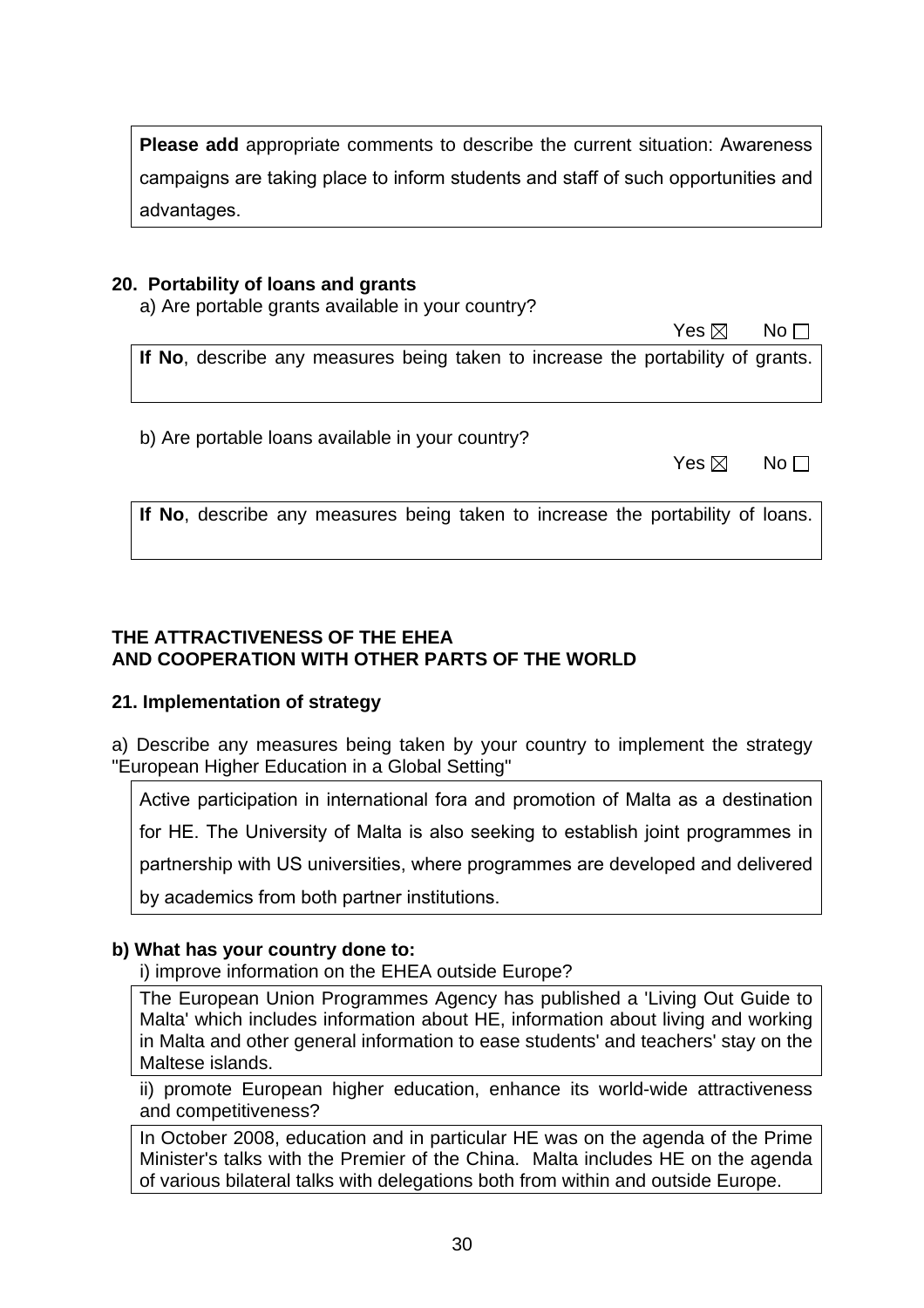iii) strengthen cooperation based on partnership in higher education?

Bilateral agreements envisage sections on cooperation in education and in particular on exchanges of students and teachers in HE which includes also vocational training.

iv) intensify policy dialogue with partners from other world regions?

Malta constantly promotes dialogues with partners from other world regions on issues related to the EHEA including Malta's active participation in such development.

v) improve recognition of qualifications with other world regions?

The formal recognition of qualifications is becoming more flexible in order to ensure that all learning is validated and recognised accorinding to the level of education the individual would have achieved. Malta is an active member of the ENIC/NARIC network.

c) What measures have been taken in your country to implement the *OECD/UNESCO Guidelines for Quality Provision in Cross-border Higher Education*? Please describe.

AA: These have been taken into account when the NCHE formulated proposals for a new national licensing, accreditation and QA framework (see point 9 above). The draft Further and Higher Education (Licensing, Accreditation and Quality Assurance) Regulations, due to be adopted by end-June 2009 also reflect the UNESCO-OECD guidelines, as they are built on the same proposals.

d) Are the OECD/UNESCO Guidelines for Quality Provision in Cross-border Higher Education applied to

i) cross-border provision of your education programmes?

 $\mathsf{Yes} \boxtimes \mathsf{No}$ 

**If Yes** please explain in what ways the guidelines are applied AA: It is envisaged that they will apply to cross-border provision of programmes, and this will be checked as part of the external QA exercise that the HEIs will be subject to.

ii) incoming higher education provision?

 $\mathsf{Yes} \boxtimes \mathsf{No}$ 

**If Yes** please explain in what ways the guidelines are applied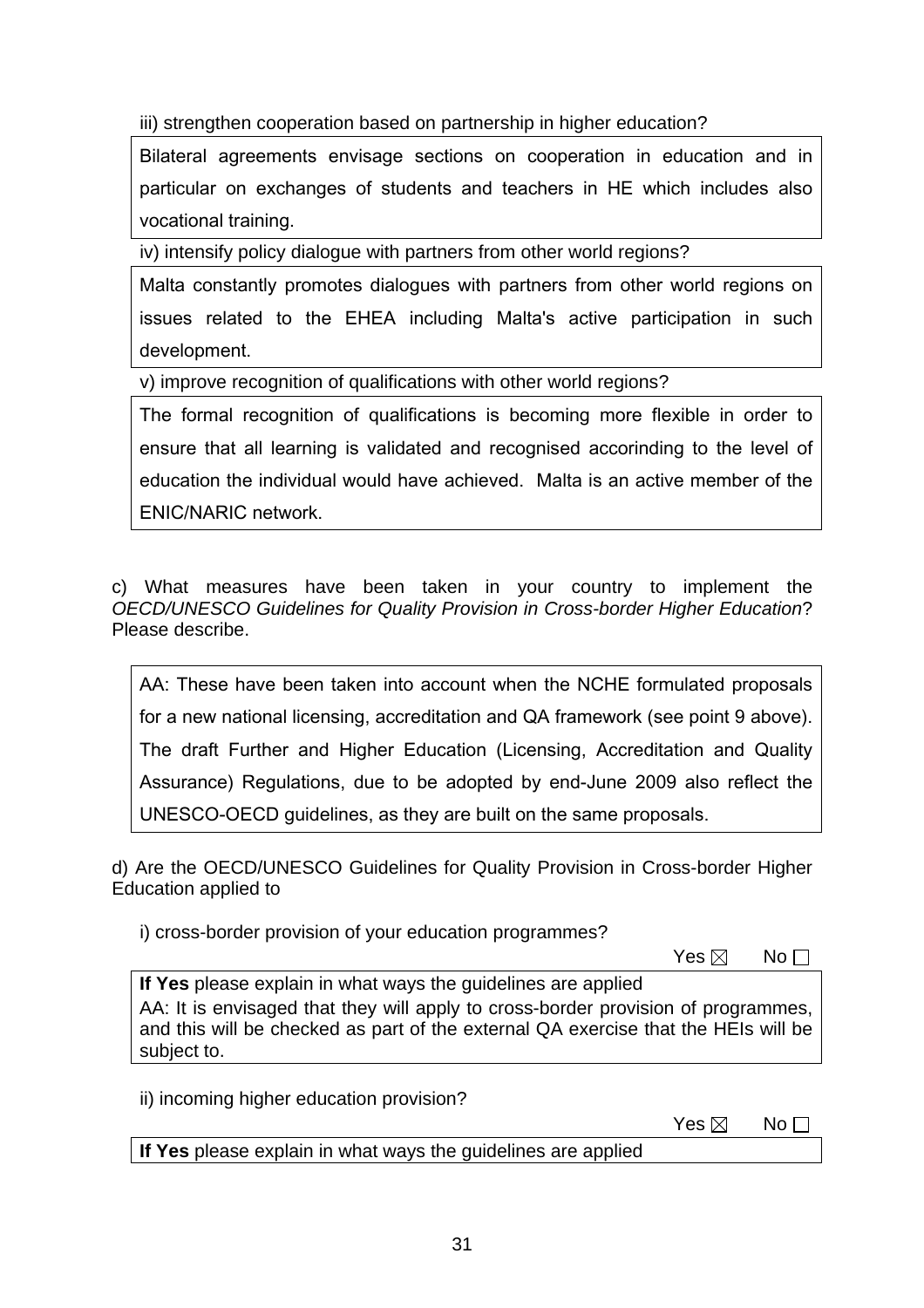AA: It is envisaged that they will apply to incomnig higher education provision of programmes, and this will be checked as part of the external QA exercise that the HEIs will be subject to.

# **FUTURE CHALLENGES**

# **22. Main challenges for higher education**

 Give an indication of the main challenges ahead for higher education and the Bologna Process in your country in the short and long term.

Short term challenges faced by Malta's higher education system

1. The University of Malta is trying to increase its research activities and towards this end it is tapping possible funds from all sources, and particularly from the EU. It is seeking from government increased annual funds to enable it to achieve its targets and to offer a high quality education. Funding in this regard will remain the biggest short term challenge. Currently the University is negotiating new terms and conditions of employment for its academic staff with the aim of introducing new work practices supported by better working and financial conditions.

2. Another aspect in relation to the growing demands on the University in terms of increasing student numbers is the balance required between teaching and research activities undertaken. The University requires further investment in its research activities to ensure the provision of quality teaching and high quality tertiary level education.

# Long term challenges

1. The primary long-term challenge is the future growth in demand in relation to the capacity and existing funding system for tertiary level education in Malta.

2. A second challenge is the additional challenge of an ageing population with a simultaneous derived demand for adult education services not necessarily at a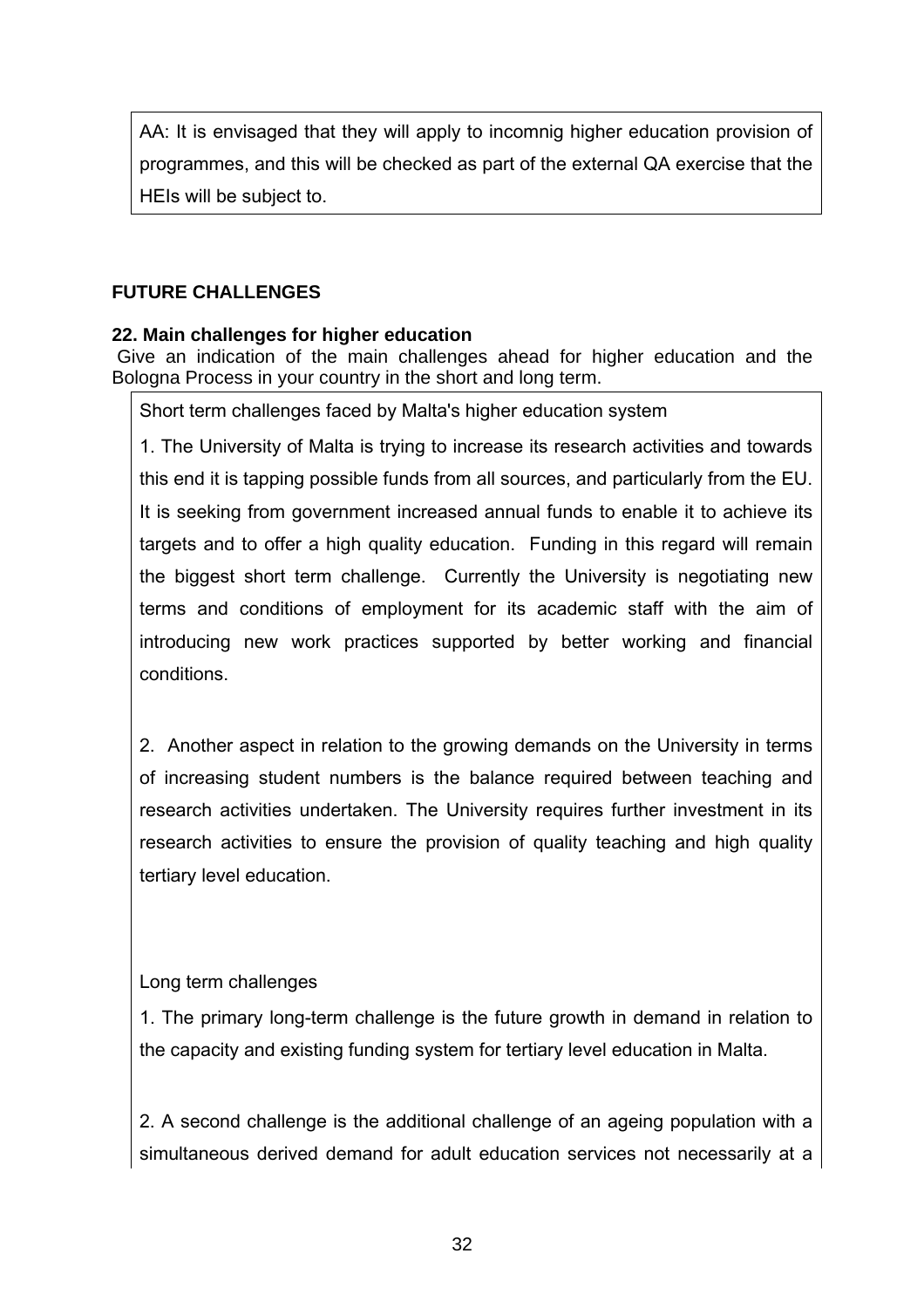tertiary level of education. Growing demand in this area may detract funds available for tertiary level education growth

Bologna Experts will foster the Learning Outcomes culture within the respective Higher Education Institutions whilst ensuring that all students and academics do actually comprehend the terminology of issues such as Qualifications Framework, Learning Outcomes and Workload and Quality Assurance.

Furthermore, experts should bring forward any feedback, proposals or complaints of the institution of which they are responsible. This would consolidate the stakeholders' consultation process. Particular problem cases should also be tackled one by one as each requires particular attention. Sessions with employers and the market/industry should also be looked into as their demands would guarantee the employability of students who achieve the given Learning Outcomes of their studies.

On the other hand, the National Agency should continue to monitor the process within all the relevant Higher Education Institutions, applying pressure to cases which if not given immediate attention, would be detrimental mostly to students.

Ultimately, the Bologna Experts and the National Agency should further collaborate to implement good practices and hence, yield the best results within an efficient timeframe.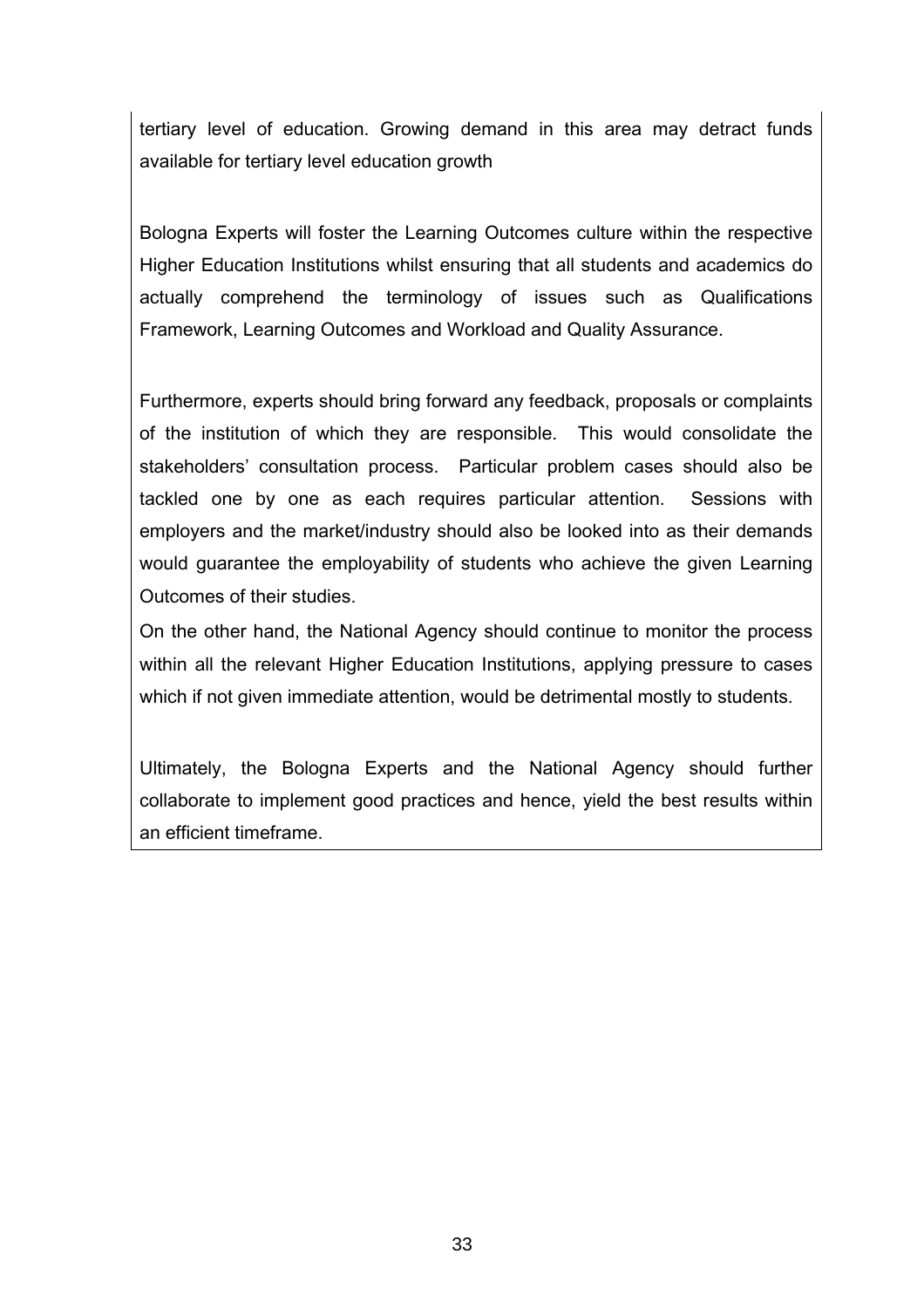# **PART II**

### **TEMPLATE for NATIONAL STRATEGIES on THE SOCIAL DIMENSION of THE BOLOGNA PROCESS**

#### **Practical instruction**

The answers to this questionnaire will be included in the general national report on the implementation of the Bologna Process and reach the Bologna Secretariat (email: secr@bologna2009benelux.org) by November 1, 2008. **Please do not exceed the length of 10 pages for the national strategy on social dimension**. The questions in Annex C are not included in the questionnaire itself but are to be considered as reference material which could facilitate the drafting of the information on the national strategy.

# **I. Definition of the Social Dimension in the London Communiqué**

"We strive for the societal goal that the student body entering, participating in and completing higher education should reflect the diversity of our populations. We therefore pledge to take action to widen participation at all levels on the basis of equal opportunity."

# **II. AS IS SITUATION (Current state of affairs)**

1. Which groups in society are still underrepresented in your national higher education system? What are the main obstacles to participative equity in terms of access and successful completion of studies?

Students with disabilities having accessibility problems at educational insitutions.

2. Please describe what measures your Government is taking to increase the representation of the groups identified in the question above. Please refer to the possible actions listed in the Bologna Working Group report on the Social Dimension and Mobility (see Annexes A and B to this document).

Government has legislated that all public institutions are accessible to persons with disabilities.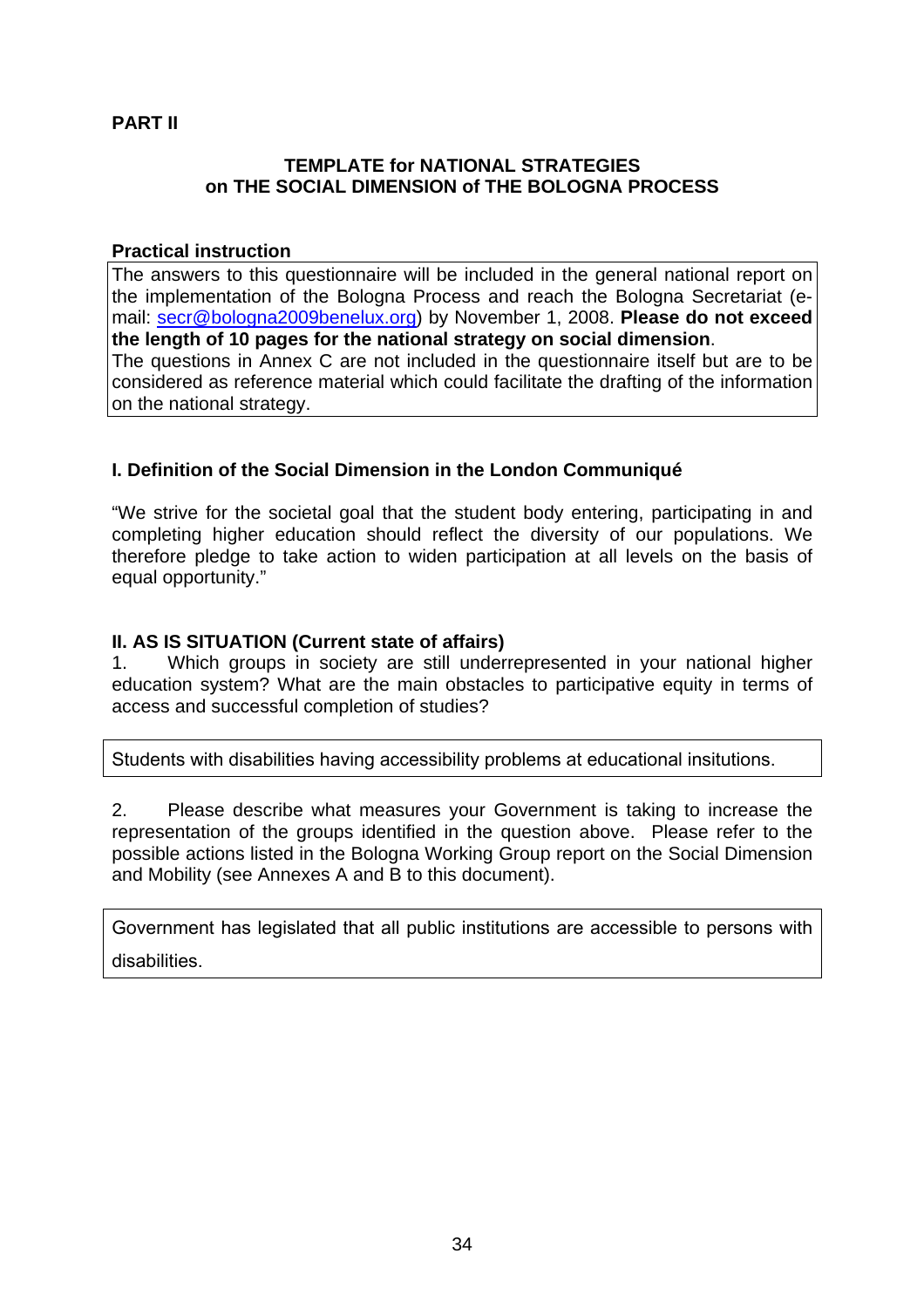3. Describe what measures are being taken by the Government to help students complete their studies without obstacles related to their social or economic background. Again, please refer to the possible actions listed in the Bologna Working Group report ion the Social Dimension and Mobility (see Annexes A and B to this document). Please indicate whether the measures apply to all students or only to certain levels or types of higher education institutions.

Students coming from a social and economic background are provided with special maintenance grants.

4. Does your country have statistical and/or other research evidence at disposal to underpin the identification of underrepresented groups and the main obstacles to participative equity (see Q 1) ? If yes, please specify. Or are regular student survey organised with the aim to provide data concerning the social dimension?

No

## **III. PROCESS TOWARDS A MORE INCLUSIVE HIGHER EDUCATION SYSTEM (strategy for the future)**

5. How do you plan to tackle the challenges identified under Q 1 in the near future (2008-2010)?

(a) Which concrete goals do you want to achieve?

HEIs will ensure that additional or new educational facilities fulfill all requirements so

as to ensure access to all students. Facilities include both physical and educational

(b) What actions are planned for the different target group identified above to overcome the obstacles in access, participation and completion of studies by students? Please refer to Annex B and to the suggested approach outlined in the 2007 report from the Bologna Process Working Group on the Social Dimension and Mobility (Annex C to this document).

Admission rules that are simple, fair and transparent; flexible delivery of higher education; flexible learning pathways into and within higher education; guidance and tutoring services; working tools and environment particularly in well functioning of libraries, lecture halls and seminar rooms as well as access to internet facilities; provision of student canteens; students evaluation of courses and programmes; financial and legal advice to students; a University Ombudsman service; support measures for studnets with children in HEIs Childcare Centres.

(c) is there a specific budget for these measures for underrepresented groups ? If yes, please provide details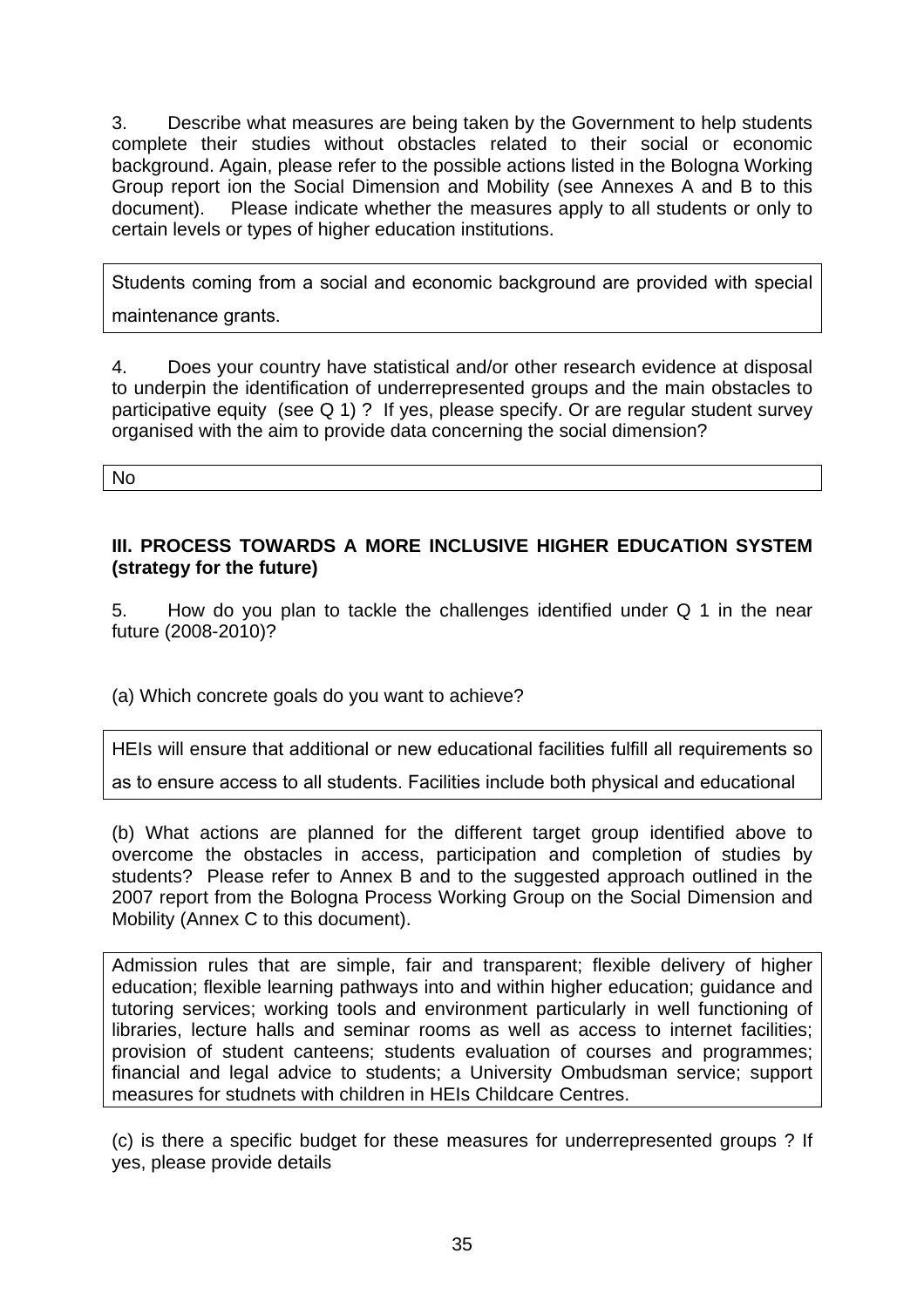No but expenditure is part of the recurrnet budget of HEIs.

d) is there a timeline for action? If yes, please provide details.

Action is ongoing and developing.

6. What arrangements are planned for monitoring progress towards more equitable access, participation and success?

Regular monitoring is done centrally through administrative procedures and actions.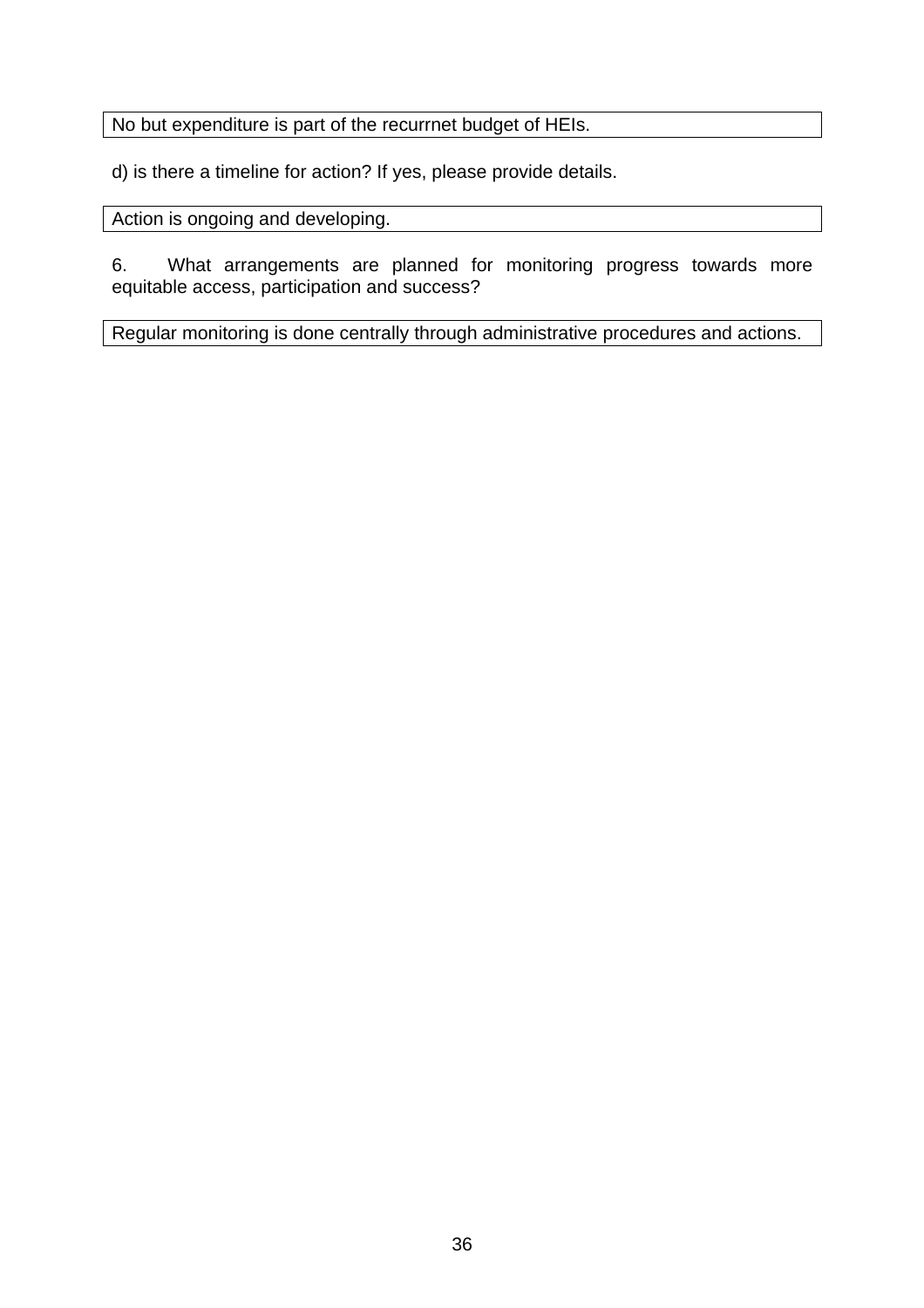#### **IV. INFORMATION ON THE NATIONAL RESPONSIBILITY FOR THE PREPARATION, IMPLEMENTATION AND EVALUATION OF THE NATIONAL STRATEGIES**

Please indicate which authority or other actor is responsible for the preparation, implementation and evaluation of the national strategy and describe the way in which the various stakeholders are involved. Did your country designate (a)contact point(s) for the national strategy? If so, please add the coordinates of the national contact point(s).

The National Commission for Higher Education is the Maltese entity responsible for the preparation and evaluation of a national strategy. Implementation is delegated to the autonomous HEIs. The NCHE was set by the Education Act 2006. Its objectives are to ascertain the needs and the aspirations of further and higher education institutions, (b) inform the public of issues connected with sustainable development of further and higher education sectors in Malta in order to meet the needs of society, and (c) give advice to the Government on any matter which is connected with the further and higher education sectors. The Commission shall: (a) Formulate the guiding principles for further and higher education, and propose a clear vision and sustainable strategic targets and objectives for the further and higher sectors of education. (b) Research, analyse, review and, through the Minister, give advice to the Government on the development, planning and governance of the further and higher education policy. (c) Recommend to the competent authority systems and policies for the evaluation, approval, accreditation, authorization and recognition of institutions and programmes that will ensure their quality. (d) Recommend financing policies, and alternative financing systems, of the further and higher sectors of education, while addressing the issue of the adequacy of this financing and of the accountability of the sectors. (e) Propose policies which are related to students on sustainable options, equity in access and mobility in the institutions, financial support, services of information and guidance about pathway development for students. (f) Recommend policies related to research, innovation, intellectual property, and knowledge transfer. (g) Formulate policies related to the international dimension of further and higher education and to the expansion and diversification of their provision. (h) Advise and, where the case shall so require, make such recommendations as may appear to be required, to the Government and to the institutions, on any matter or other issue related to further and higher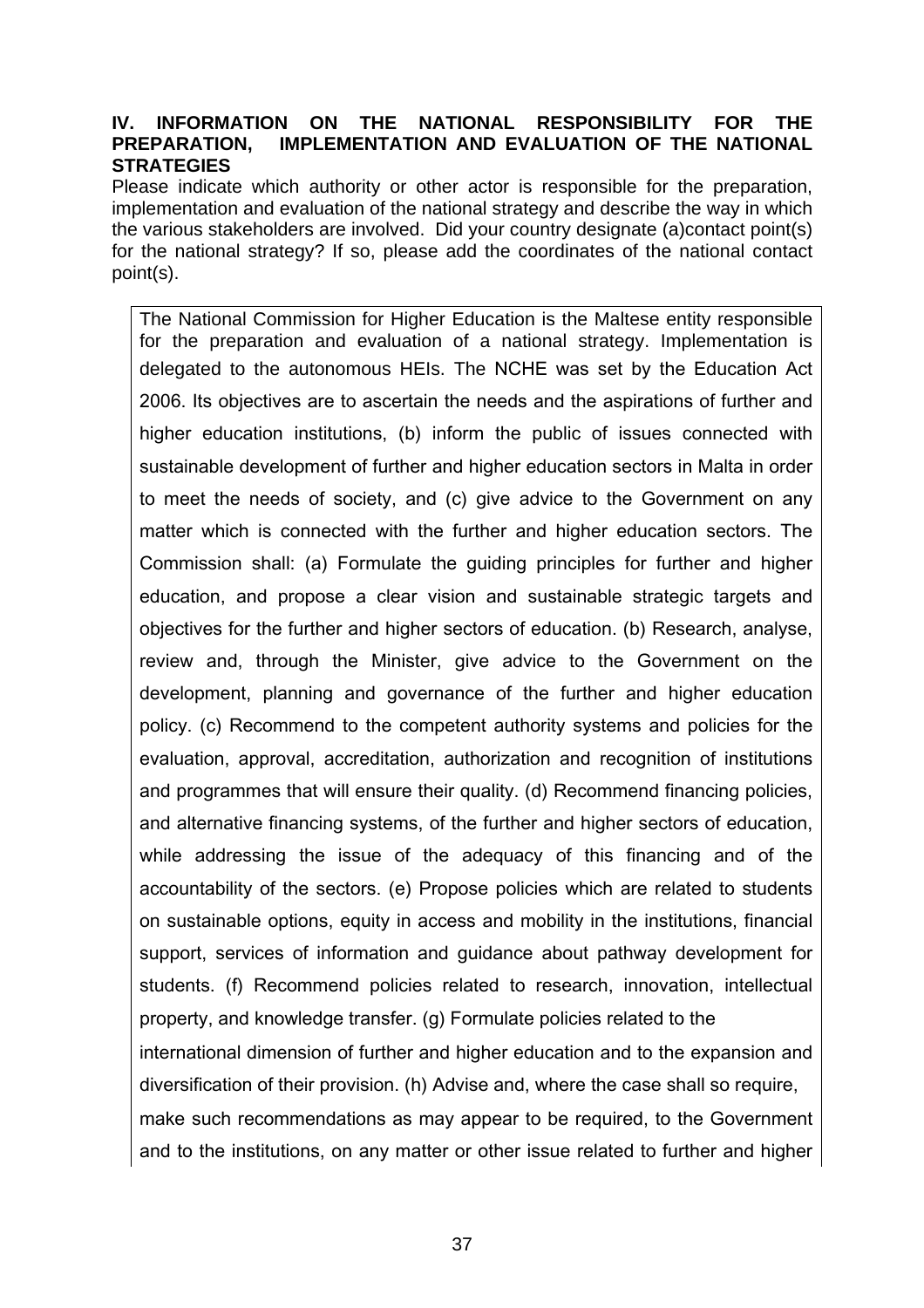education. The NCHE involves other stakeholders such as the Malta Qualifications Council (a public accreditation and quality assurance agency for vocational education and training), private and public training providers, employers associations, trade unions and other key players in an ongoing process of consultation on the various issues within its remit.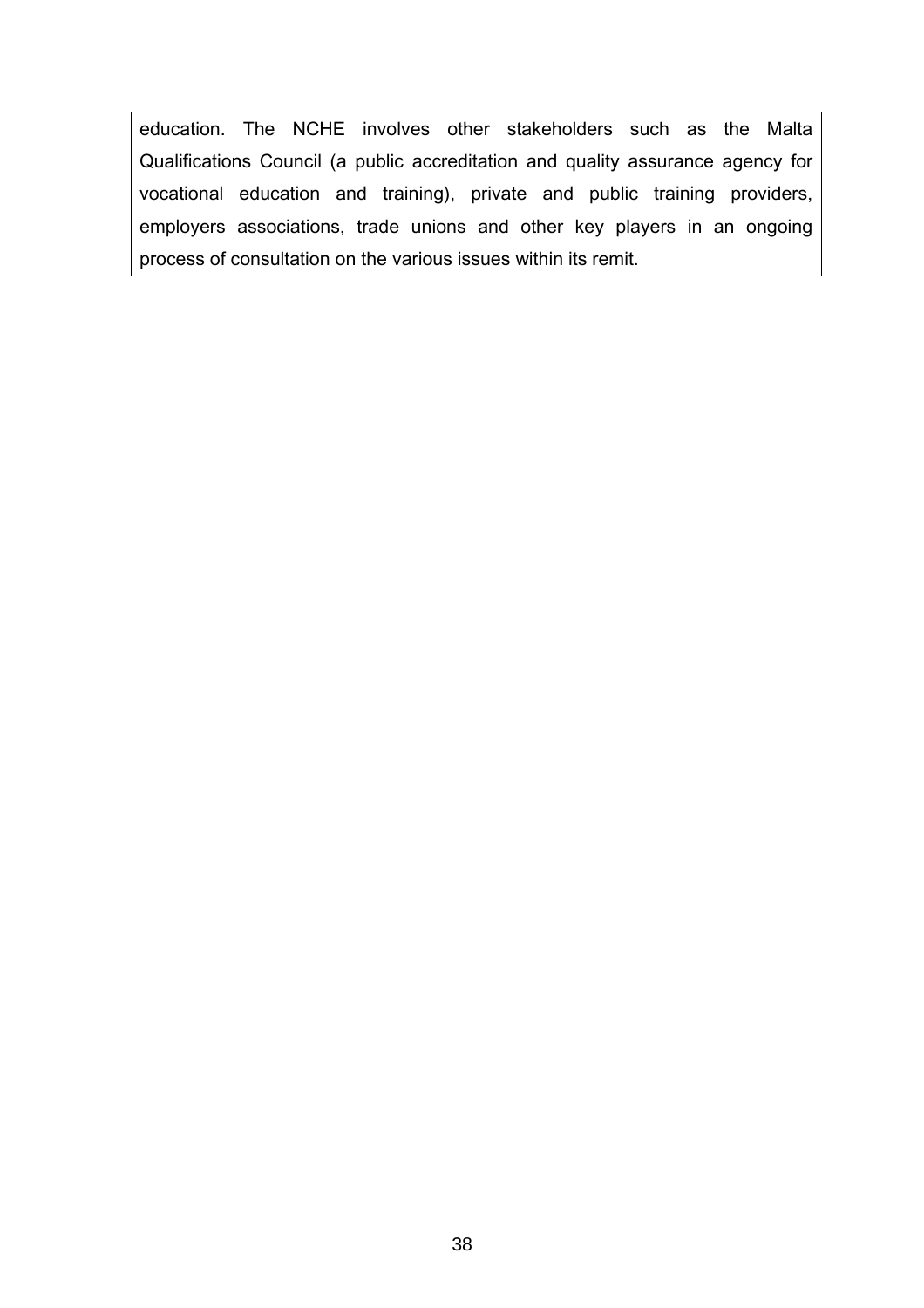# **ANNEX A**

#### **Actions mentioned by the Bologna countries in the 2007 national reports**  Financial

- scholarships means tested
- scholarships merit based
- research grants
- grants for studying abroad
- grants or loans for (nearly) every student
- unspecified social support system
- free education (at least 1st cycle)
- reimbursement of tuition fees for certain groups
- financial assistance for certain groups/areas
- improved funding systems

**Structural** 

- new /expanded routes of access
- broader teaching or learning strategies
- information and preparation at secondary schools
- increase student places
- indirect aid schemes (tax relief, family allowance)
- subsidised residences/meals/transport/books
- provision of student welfare services (health care, day care centres)
- counselling/guidance services

Certain groups

- measures for ethnic minorities (not financial)
- measures for disabled (not financial)
- measures for disadvantaged groups (not financial)
- allocation of study places to certain groups
- promote access from all national areas

Policy and practice

- explicit widening access policy (devoted funds/units/laws)
- carry out surveys (study & work, disabled students,...)
- evaluations/research of policies and practices
- monitoring access (and retention) by students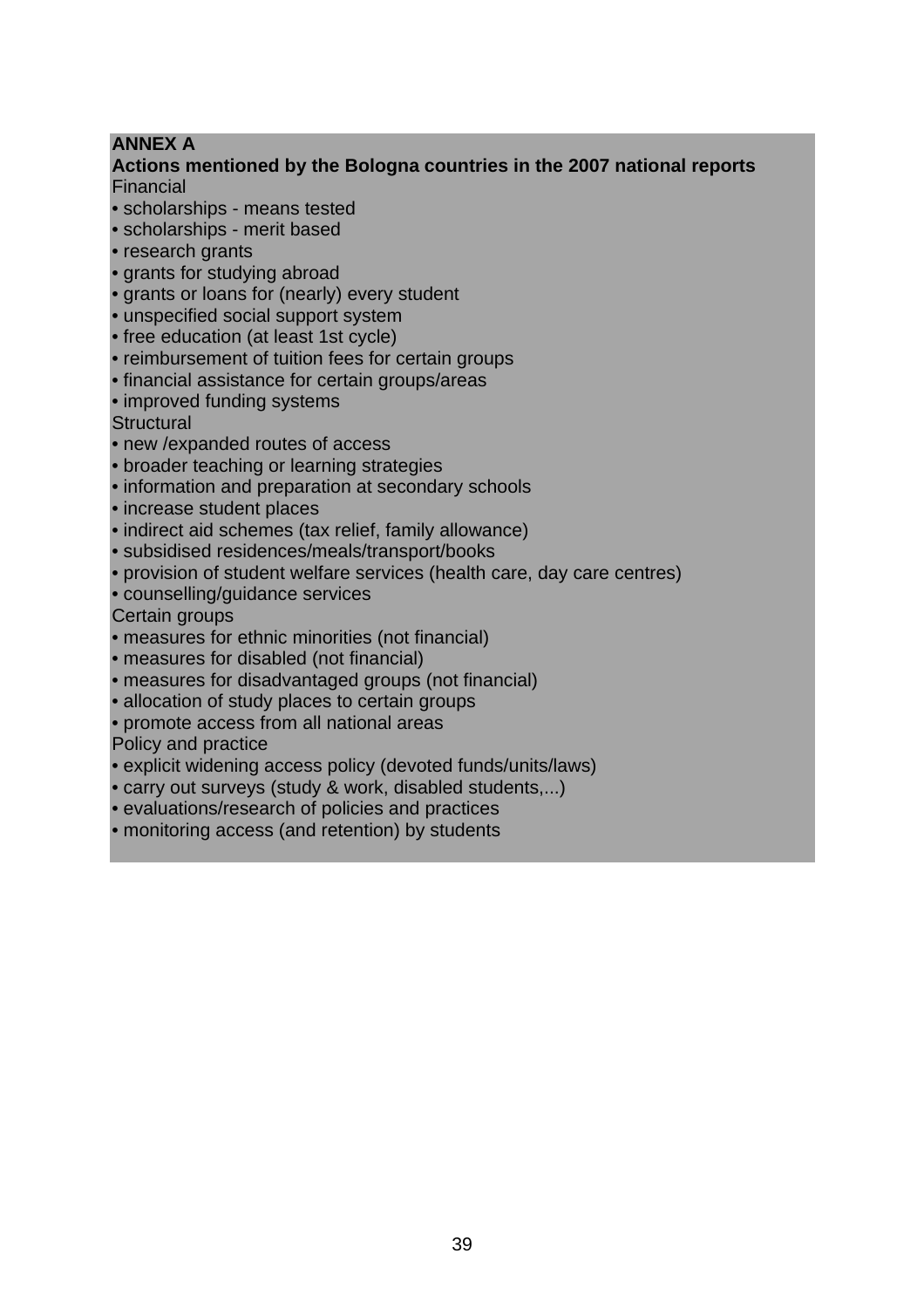# **ANNEX B**

## **Possible actions and tools identified by the 2007 Bologna Working Group on the Social Dimension and Mobility**

Measures to promote equal opportunities for access, participation and completion • Anti-discrimination legislation covering higher education

• Admission rules that are simple, fair and transparent

Measures to widen access to and participation in higher education

• Outreach programs for underrepresented groups as defined nationally

• Flexible delivery of higher education

• Flexible learning paths into and within higher education

• Transparency of qualifications and recognition of prior learning

• Incentives for higher education institutions to take action to widen access and participation

Study environment that enhances the quality of the student experience

A, Provision of academic services

• Guidance (academic and careers) and tutoring

• Retention measures (modification of curricula, flexibility of delivery,

tracking academic success etc.)

• Working tools and environment (well functioning libraries, lecture halls and seminar rooms, internet access, access to scientific data bases etc.)

B, Provision of social services

• Counselling

• Targeted support for students with special needs and students with children

• Appropriate housing conditions for all students

• Provision of healthcare

• Provision of transportation, student canteens etc.

Student participation in the governance and organisation of higher education

• Legislation or other measures to ensure student participation in higher education governance

• Provisions for the existence of and exercise of influence by student **organisations** 

• Student evaluations of courses, programmes and institutions, including action plans and follow-up of actions taken

Finances in order to start and complete studies

• Financial and legal advice for students

• Appropriate and coordinated national financial support systems that are transparent

• Targeted support for disadvantaged groups as defined nationally

• Support measures for students with children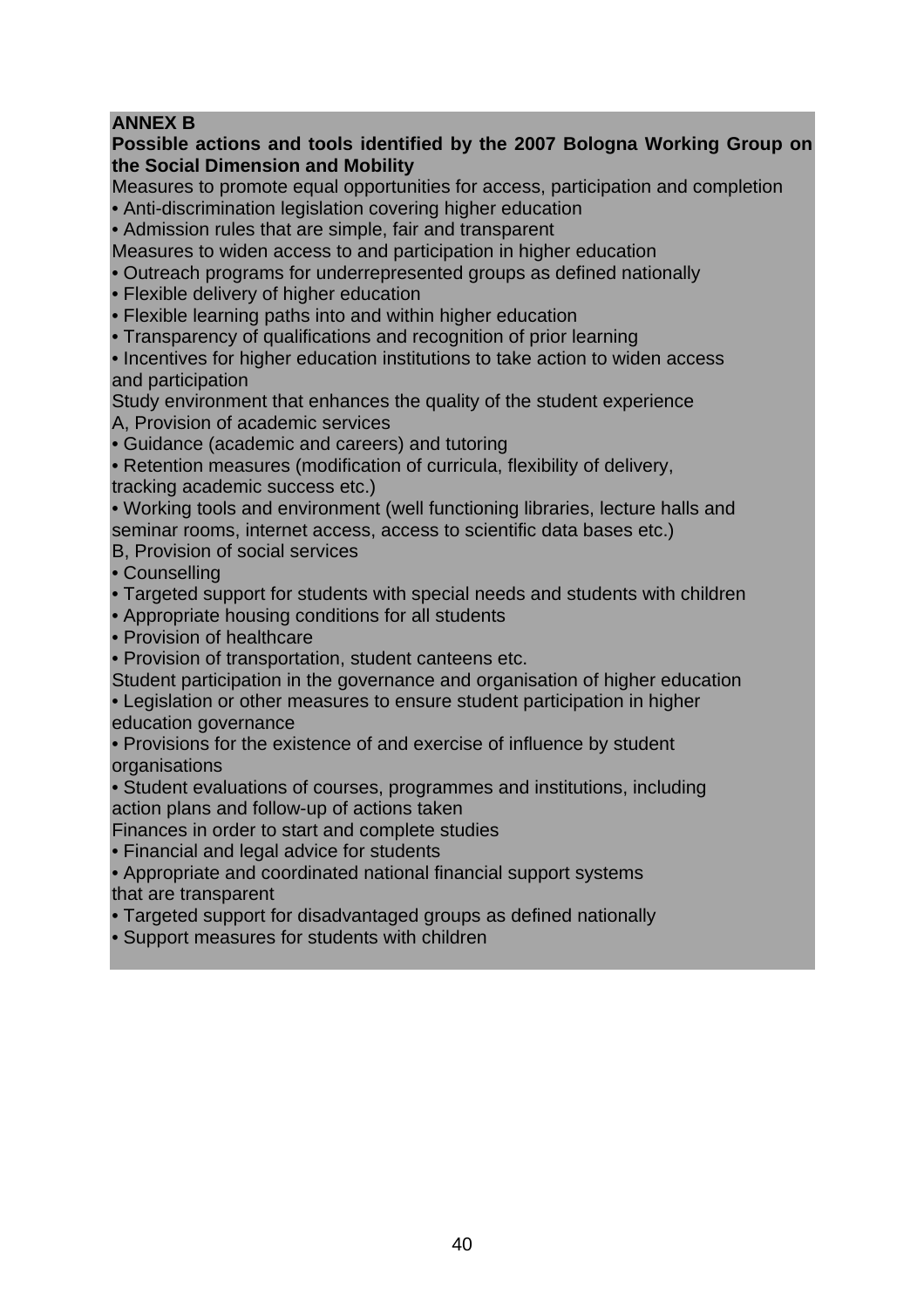## **ANNEX C**

#### **Suggested approach of the work on national strategies on the social dimension**

In time for the next ministerial meeting in 2009 the Working Group suggests that the countries should report to the BFUG on their national strategies for the social dimension, including action plans and measures to show their impact. All stakeholders concerned should actively participate in and support this work at the national level.

The development of a strategy should be followed by a national action plan that includes monitoring mechanisms. Ideally, the strategy and action plan will be based on a national debate on the social dimension and the future priorities of that country depending on the current situation. In order to facilitate a national debate on the social dimension the Working Group proposes the following structure and topics for such a debate:

• Measures to promote equal opportunities

What obstacles are there to equal opportunities within higher education? What protection is there if a student is discriminated when applying for, being admitted to or carrying out studies? Is there a framework for appeal? What action would be the most effective to achieve equal opportunities in higher education?

• Measures to widen access to and participation in higher education for underrepresented groups (gender, ethnic origin, immigration, socio-economic status and background, disability, geography etc.)

What groups are under represented in your national higher education system today? Is there data to show access to higher education by gender, socio-economic background, disabilities, prior immigration, region etc? What obstacles to widened access and participation are there within your higher education system? At other education levels? What actions would be appropriate for the different groups to achieve widened access? Are targeted outreach activities needed?

• Study environment that enhances the quality of the student experience

A, Provision of academic services

B, Provision of social services

What kind of academic or career guidance is provided for the students in your country? What is the student – staff ratio? Are there retention measures adapted to different groups or individuals with different needs? Is the academic success of student tracked? What would be/has proven to be the most efficient retention measures? What kind of study environment is there at the higher education institutions? Do student have access to information, electronically or by other means? What is the condition of libraries, lecture halls and seminar rooms? How do students in your country live? Is housing available, of acceptable standard and affordable? Is targeted support provided or needed for specific student groups? Is counselling available if students run in to personal difficulties?

• Measures to increase formal and actual student influence on and participation in higher education governance and other higher education issues Are there formal provisions for student influence and participation at all governance levels, in consultative as well as decision-making bodies? Are there formal provisions for student evaluation of the education? Are the formal regulations followed-up with actual practices? Are there informal ways of student influence and participation as well? Do students have an influence on all issues related to higher education? Are students aware of their rights? Do students have organisations that